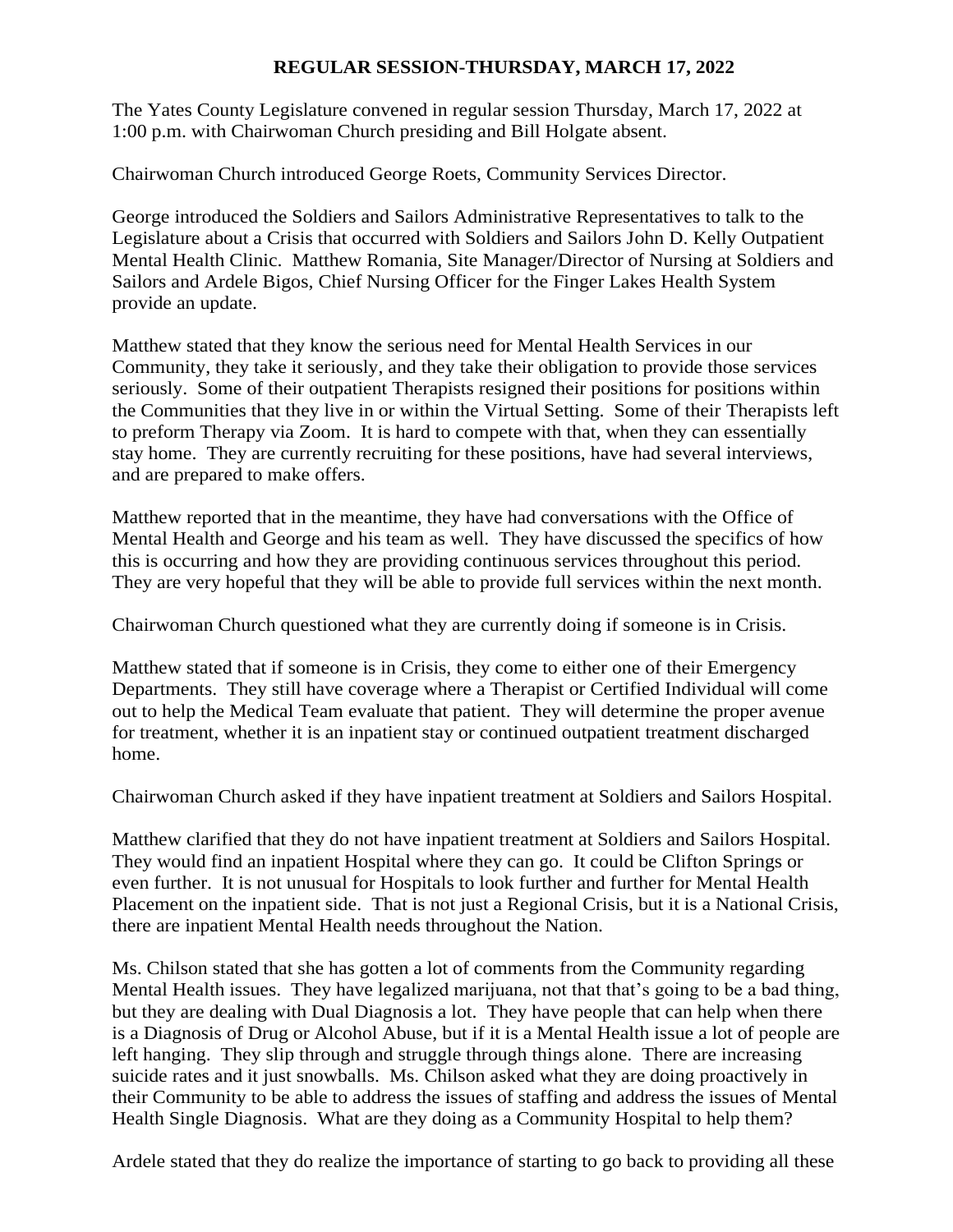services as far as Healthcare goes. She thinks everyone is aware of the staffing Crisis, not just for the Therapists, but for Nurses, Housekeeping, and bringing everyone back into the Healthcare World. They do a lot of recruitment and retention as a system at both Geneva Hospital and Soldiers and Sailors Hospital. They have a Human Resources Specialist that works on recruitment and retention and they are using every best practice out there to recruit and retain. They make sure that they are paying at the proper scales. They offer tuition reimbursement. They are looking at different avenues where they can provide services at home, through Zoom, etc. However, they have regulations that they have to meet, which means that they do have to provide services in person based on Client needs. Prior to COVID and prior to the staffing shortages that they are seeing nationally, they had a lot of groups that were up and running. They want to get those groups started up again, for the Schools as well. They are utilizing Agencies that offer Travel Positions, in the short term, to still be able to provide services.

Ardele noted that through George's leadership and OMH, when the Inpatient Unit did close, there were a lot of Community Projects that helped. There are places & people to call now and Committees set up and they all work together. They provide information such as who they can refer to in order to help them and vice versa. They have the Medication Clinic as well, so it can be Dual Therapy between Medication and Therapy.

Mr. Killen stated that he has a little familiarity with the services provided historically. It is a difficult thing when they closed the beds for inpatient services and now the absence of outpatient services. They have a significant number of people that need those services and assistance. It is very important for them to do anything they can to serve their Community and keep them safe. There are both Youths and Adults in their Community that are in desperate need of some assistance. Mr. Killen emphasized the need for them to get the staffing there and retain them for benefit of the Community.

Ardele assured them that they completely understand what services they need to provide to the Community. They are still providing those services, but they are limited on some of the services they are offering. They do have a plan in place. They are hoping to recruit and retain by looking at some different options.

Mr. Willson stated that the Legislators have heard that Mental Health is becoming a major issue for other departments like the Sheriff's and Probation. He is aware that they are shorthanded on employees in every profession in New York State. Mr. Willson asked if any of the Federal Funds are being directed towards Mental Health and are they offering reimbursement to encourage kids to become Social Workers?

Ardele stated that particularly for Healthcare there has been a big push to cover getting nurses back into the workforce as well as other healthcare workers. They are offering the tuition reimbursement for this purpose. They are offering different incentives and different bonuses. They are really trying to be the best that they can in that market place.

George reported that most of those Traditional Programs still exist. There is a lot of talk about new programs from both the Federal and the State side. There are shortages across the board, especially in Direct Treatment on the Mental Health Side. They have a shortage of Outpatient Treatment even when JDK is open. George stated that they are always looking for ways to encourage more services in the Community. The good side of COVID is that they have been able to provide Tele Mental Health, which they didn't really have a lot of those services prior to COVID.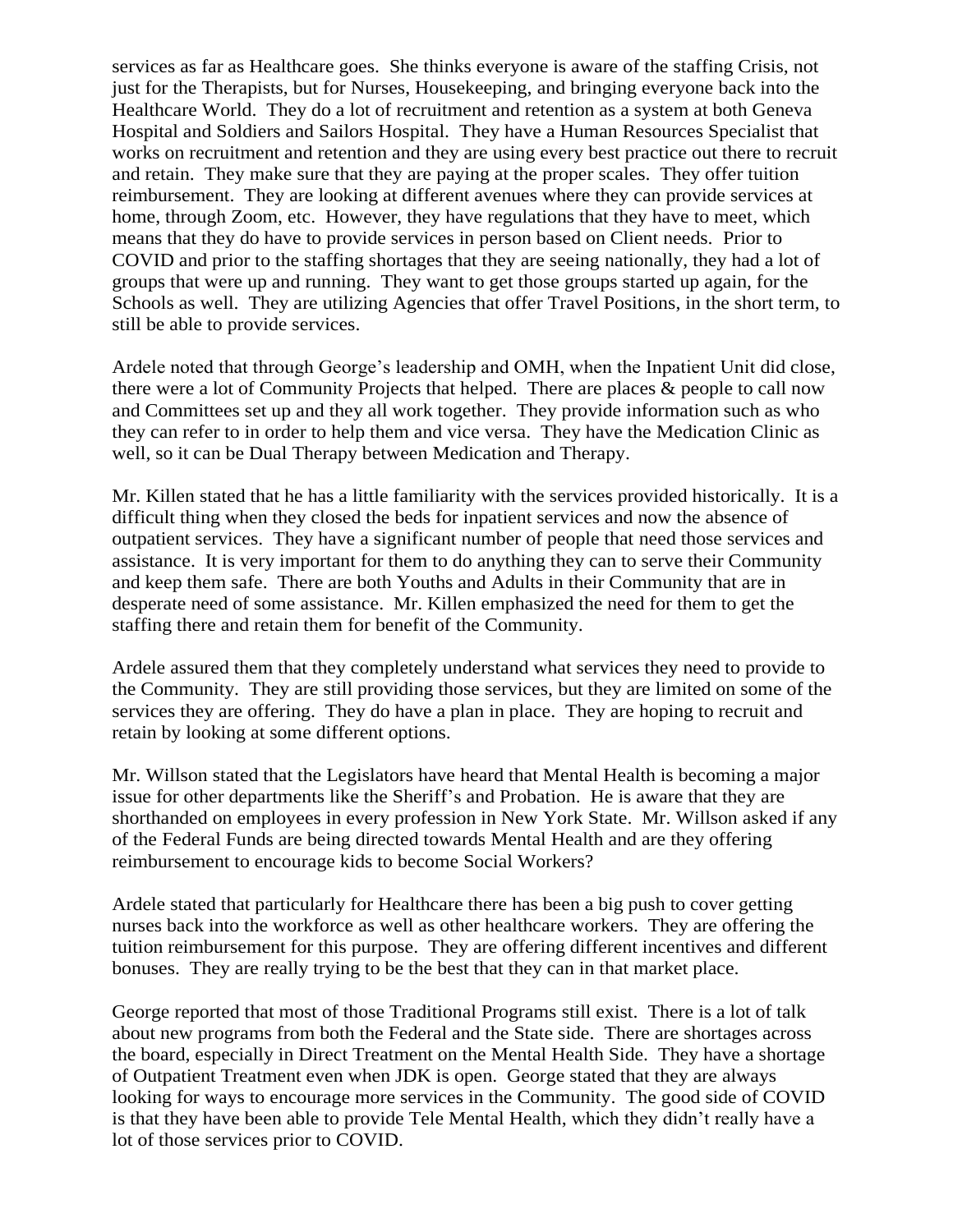Ms. Chilson stated that she was able to sit in on a Mental Health and Behavioral Issue Class at the NYSAC Conference. They introduced her to a training called Mental Health First Aid and it is free. She thinks that this would be a beneficial training to the County & the Community. They may even be able to use COVID funding to provide similar advanced trainings.

Minutes of the February 14<sup>th</sup> meeting were approved as presented.

Chairwoman Church asked for a report of the auditing committees. The audit was approved as presented.

| <b>Airport Fund</b>          | 4,406.39<br>\$   |
|------------------------------|------------------|
| Finance                      | 686,910.50<br>\$ |
| <b>Flint Creek</b>           | 2,550.00<br>\$   |
| <b>Government Operations</b> | 49,425.14<br>\$  |
| <b>Human Services</b>        | 287,226.21<br>\$ |
| Prior to Audit               | 66,720.38<br>\$  |
| <b>Public Safety</b>         | 121,108.84<br>\$ |
| <b>Public Works</b>          | 209,233.94<br>S  |
| Total                        | \$1,427,581.40   |

## COMMITTEE REPORTS

Mr. Harper reported that he attended the NYSAC Conference. There were two vendors there that he thinks the County may be interested in talking with. One of them was through the DEC's program for Oil Spill Funds. He thinks that may be able to be applied to the Torrey properties. They will actually Fund the cleanup if the cleanup is needed. The property could then be auctioned or sold with the assurance that it has been cleaned up. A portion of the money from the sale would go back to the DEC. The other vendor was a company that is currently working with Ontario County regarding their EMS people shortage and they are trying to get more people involved. The company is called CGR and they are out of Rochester. Mr. Harper attended a meeting on EMS and this was proven to be a statewide issue. They are seeing major agencies collapse and others may collapse within a year. Even though they may feel that Yates County's EMS isn't performing the best, it is performing better than some of the other counties.

Mr. Button reported that the Flint Creek Committee will be expanding some of their funding to projects, such as: Ditching, Vegetation, Clearing and Spraying, and Fixing Driveways and Culverts. Their next meeting will be held in July. Mr. Button reported that the Farmland Protection Committee is moving forward and they have another meeting scheduled in April.

Chairwoman Church reported that she also attended the NYSAC Conference. It was exciting to be in the Broadband Meeting where the County's Broadband Project was highlighted more than once and referenced as a model for other Counties.

Ms. Flynn reported that they submitted their ReConnect 3 Grant application to expand the Broadband to the USDA last week and they should hear by the end of this year.

Dr. Cutler reported that they had to replace the Executive Director of the Genesee Finger Lakes Planning Council last fall. Right now, they have an interim Executive Director, Richard Sutherland. It has been a busy couple of months. Dr. Cutler reported that the IDA and Corporations that are under that umbrella, received their Preliminary Audit results and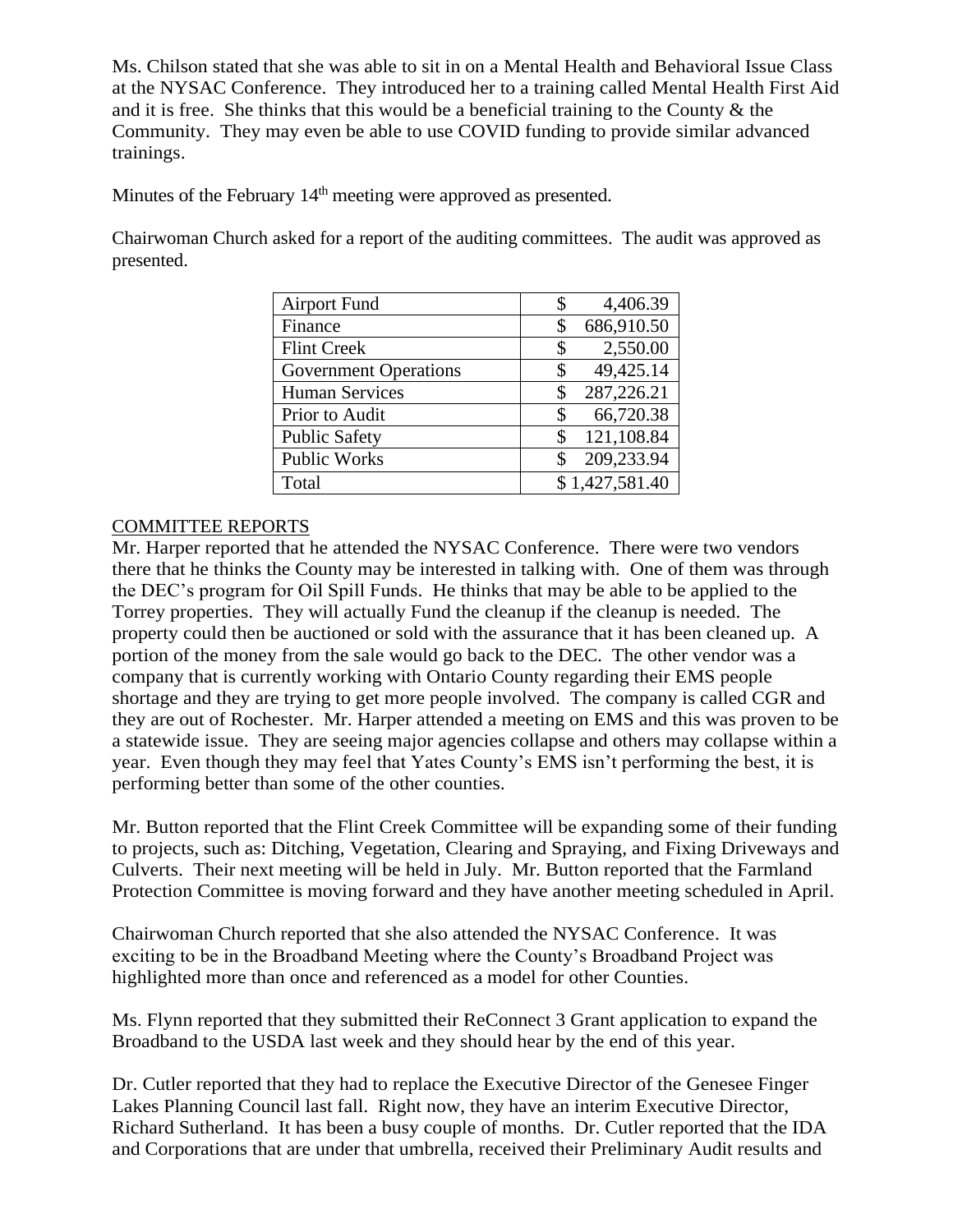there were no material findings, they are in good shape.

Mr. Paddock reported that from the NYSAC Conference, in the Budget Discussion, there is clearly effort on the part of NYSAC to keep Local Taxes local and end the diversion of Local Sales Tax to New York State programs. The Distressed Hospital fund has taken \$500 million so far and it has been diverted to the State of New York. None of it has been paid out to any distressed Hospitals or distressed Healthcare Facilities. The Governor's Proposal diverts the Aim Payments from Local Sales Tax to the State and then to the other Municipalities. To the County it will mean \$167,000 and they have diverted \$677 million to date. CHIPS and Extreme Winter Weather has been funded. New York State has a budget surplus through State Fiscal Year 2025. There are a number of Bills in the Senate and in the Assembly that are in support of Ambulance Services. One of them proposes to provide funding to Ambulance Services, similar to the CHIPS Program. The Legislature will need to look at those and determine whether they want to support them or not. They also may be looking at County Certificates if needed.

Ms. Chilson reported that she also attended the NYSAC Conference. One of the meetings that she sat in on was for the Clean Water Air Jobs Environment Bond Act. This is where New York State received \$4 billion and they are looking at prevention. For example: There was a Flood in the Village of Penn Yan, not long ago, and they would look at what created that Flood and how they could prevent it from happening again using this funding. They have allocated a lot of money to go to decreasing the tragedies of environmental events that have happened. They spoke about changing the pollutants in the environment as well. This would be things like for schools, green roofs, planting trees, white pavement, and different things along those lines. Ms. Chilson sat in on the Veterans Course and she thinks that the Legislature needs to look at what they can do in their Community to attract Veterans back to Yates County. Other areas have lower taxes and more job opportunities that draw them away from Yates County.

Mr. Banach reported that he attended the Finger Lakes Wildlife Management Board meeting about three weeks ago and they discussed Land Access. In New York State, more people are posting their property and they are getting real on their posting. They do not allow access to their property at all. In the past, people could talk to the Land Owner and get permission to go fish or hunt on their property. The DEC has a program now where the Land Owner can post the property, but they can also put a note on it for the person wanting to access to contact the Land Owner to sign a release. This is a legal document that allows them to hunt, fish, etc. It has been somewhat successful and the DEC prints the release making it legal. Mr. Banach also attended the NYSAC Conference. There was a meeting pertaining to the Environment that he attended and he was informed by the speaker of the following things happening in New York State:

- By 2040 they will ban the sale of Carbon Fuel.
- By 2035 they will ban the sale of Carbon Fueled Automobiles.
- By 2050 there will be no Carbon Fuel available for heating or cooking which means it is going to be all electric.

Ms. Chilson added that in the meeting that Mr. Banach referred to they spoke about Solar Panels. They strongly encourage the use of the County's land because they do not have much land there. Ms. Chilson recommended that they look at parking lots of malls that have closed or on rooftops of big buildings to utilize that space instead of valuable farmland. The farmers need to be able to grow things that they were growing before, the corn, the soy beans so they can make baby formula and feed animals, the basic things that impact everyone. They are also taking about putting things out in the water, so it's not just the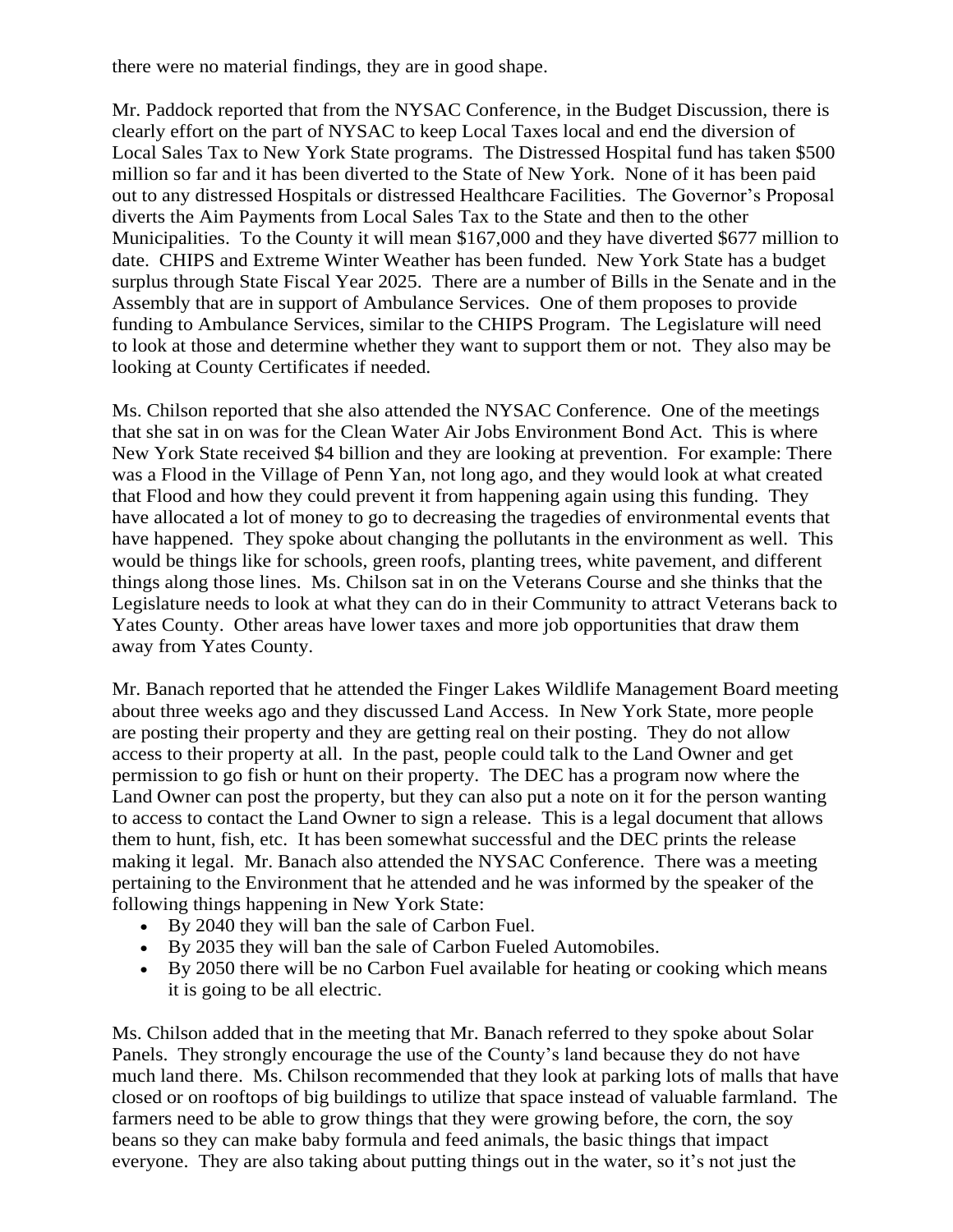farmlands, but things put out in the water to produce electricity. There seems to be a real attack on the farmers with incentives from New York State to change the farmland.

Chairwoman Church opened the Public Hearing on the Proposed Adoption of Local Law 2- 22 Entitled: A Local Law Amending Local Law #5-2011 to Establish Redemption Fees for Impounded Dogs at 1:55 p.m.

There was no Public Comment.

Chairwoman Church closed the Public Hearing on the Proposed Adoption of Local Law 2- 22 Entitled: A Local Law Amending Local Law #5-2011 to Establish Redemption Fees for Impounded Dogs at 1:56 p.m.

#### **RESOLUTION NO. 95-22**

Mr. Willson offered the following resolution and moved its adoption, seconded by Mrs. Percy.

#### **ADOPT LOCAL LAW 2-22 ENTITLED: A LOCAL LAW AMENDING LOCAL LAW #5-2011 TO ESTABLISH REDEMPTION FEES FOR IMPOUNDED DOGS**

WHEREAS, proposed Local Law 2-22 entitled "A Local Law Amending Local Law #5- 2011 to Establish Redemption Fees for Impounded Dogs" was introduced at the February 8, 2022 Legislative meeting; and

WHEREAS, a Public Hearing was duly held on March 17, 2022;

NOW, THEREFORE, BE IT RESOLVED, that proposed Local Law 2-22 entitled "A Local Law Amending Local Law #5-2011 to Establish Redemption Fees for Impounded Dogs" is hereby adopted; and be it further

RESOLVED, that a copy of this resolution be given to the County Attorney and the New York State Department of State.

|                                                                  | NEW YORK STATE DEPARTMENT OF STATE             |
|------------------------------------------------------------------|------------------------------------------------|
| <b>Local Law Filing</b>                                          | <b>162 WASHINGTON AVENUE, ALBANY, NY 12231</b> |
| (Use this form to file a local law with the Secretary of State.) |                                                |

Text of law should be given as amended. Do not include matter being eliminated and do not use italics or underling to indicate new matter.

### **LOCAL LAW 2-22 ENTITLED: A LOCAL LAW AMENDING LOCAL LAW #5-2011 TO ESTABLISH REDEMPTION FEES FOR IMPOUNDED DOGS**

**Be it enacted by the Legislature of the** 

**County City of** Yates\_ **as follows: Town Village** 

**Section 1. DECLARATION OF INTENT**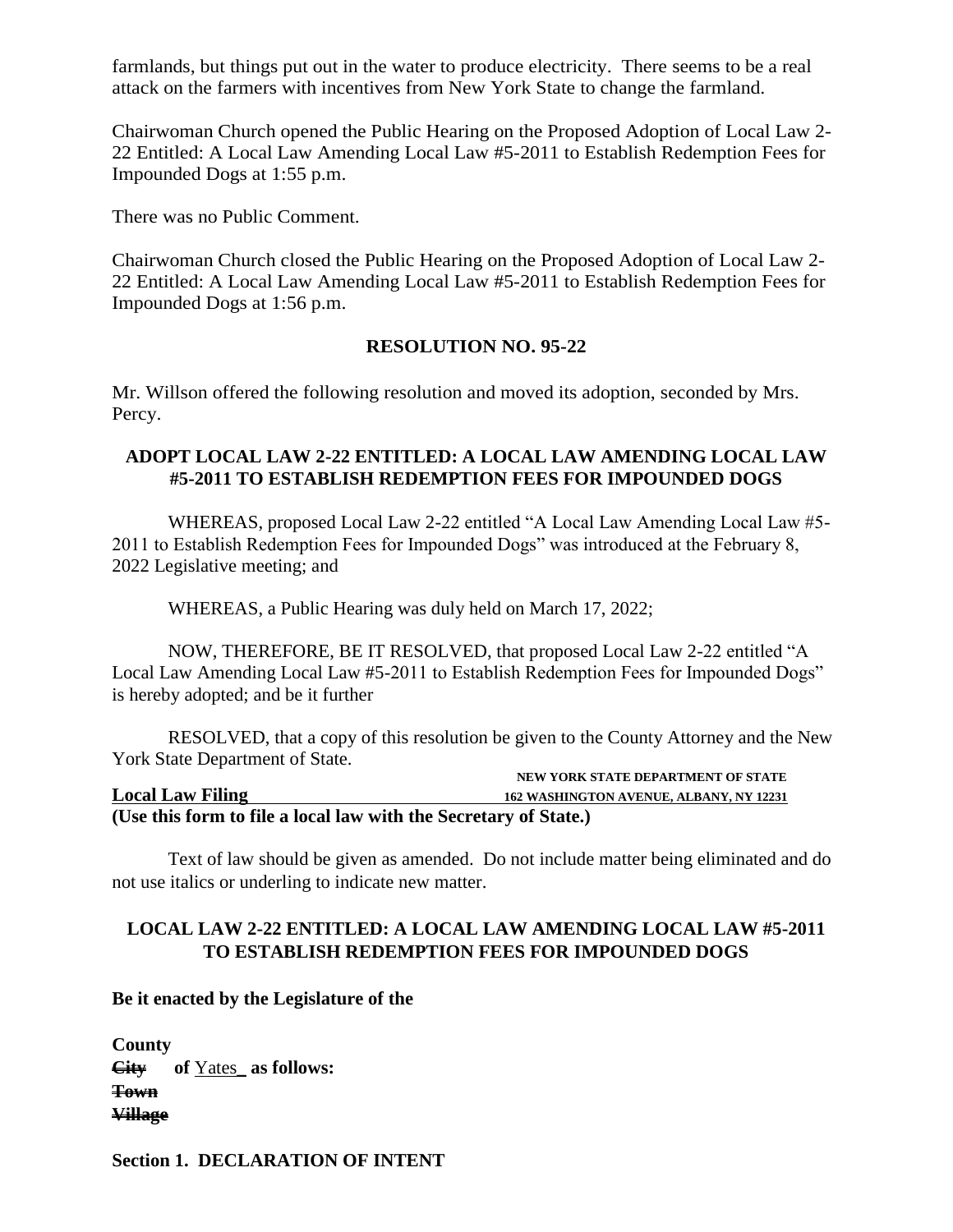This law shall be consistent with all applicable definitions in the New York State Agriculture and Markets Law and the local municipality's redemption schedule authority as defined in Section 117 of said Agriculture and Markets Law.

#### **Section 2. REDEMPTION FEE**

There is established a flat \$25 (twenty-five dollar) redemption fee for each and every dog impoundment regardless of frequency

**There shall be established a flat \$10 (ten dollar) fee for each additional twenty-four hour period or part thereof as part of the redemption.**

#### **Section 3. EFFECTIVE DATE**

This local law shall take effect thirty days after the filing in the office of the Secretary of State pursuant to Section 27 of the Municipal Home Rule Law. VOTE: Unanimous

### **RESOLUTION NO. 96-22**

Mr. Willson offered the following resolution and moved its adoption, seconded by Mrs. Percy.

## **AUTHORIZE CHAIRWOMAN AND SHERIFF TO SIGN ONTARIO COUNTY RELATED JAIL CONTRACTS**

WHEREAS, at times the situation may arise for Ontario County Jails need to house inmates temporarily at the Yates County Jail at a cost of \$85 a day;

NOW, THEREFORE, BE IT RESOLVED, that upon the approval of the County Attorney that the Chairwoman and the Sheriff are authorized to digitally execute a business and an inmate housing agreement effective 1/1/2022 thru 12/31/2023; and be it further

RESOLVED, that a copy of this resolution be provided the Sheriff, the Legislative Clerk, Budget Officer, Director of Finance, and the Treasurer. VOTE: Unanimous

### **RESOLUTION NO. 97-22**

Mr. Willson offered the following resolution and moved its adoption, seconded by Mrs. Percy.

## **AUTHORIZE CHAIRWOMAN AND COUNTY ADMINISTRATOR TO SIGN CBA AMENDMENT WITH CERTAIN SHERIFF'S EMPLOYEES**

WHEREAS, at the Sheriff's request a bargaining session was held with Council 82 Labor Representative, the Presidents of Local Units #086 and #9010 to discussion amending Article 23 of both collective bargaining agreements from "Miscellaneous" to "Drug and Alcohol Testing" with Sheriff's implementation recommendations; and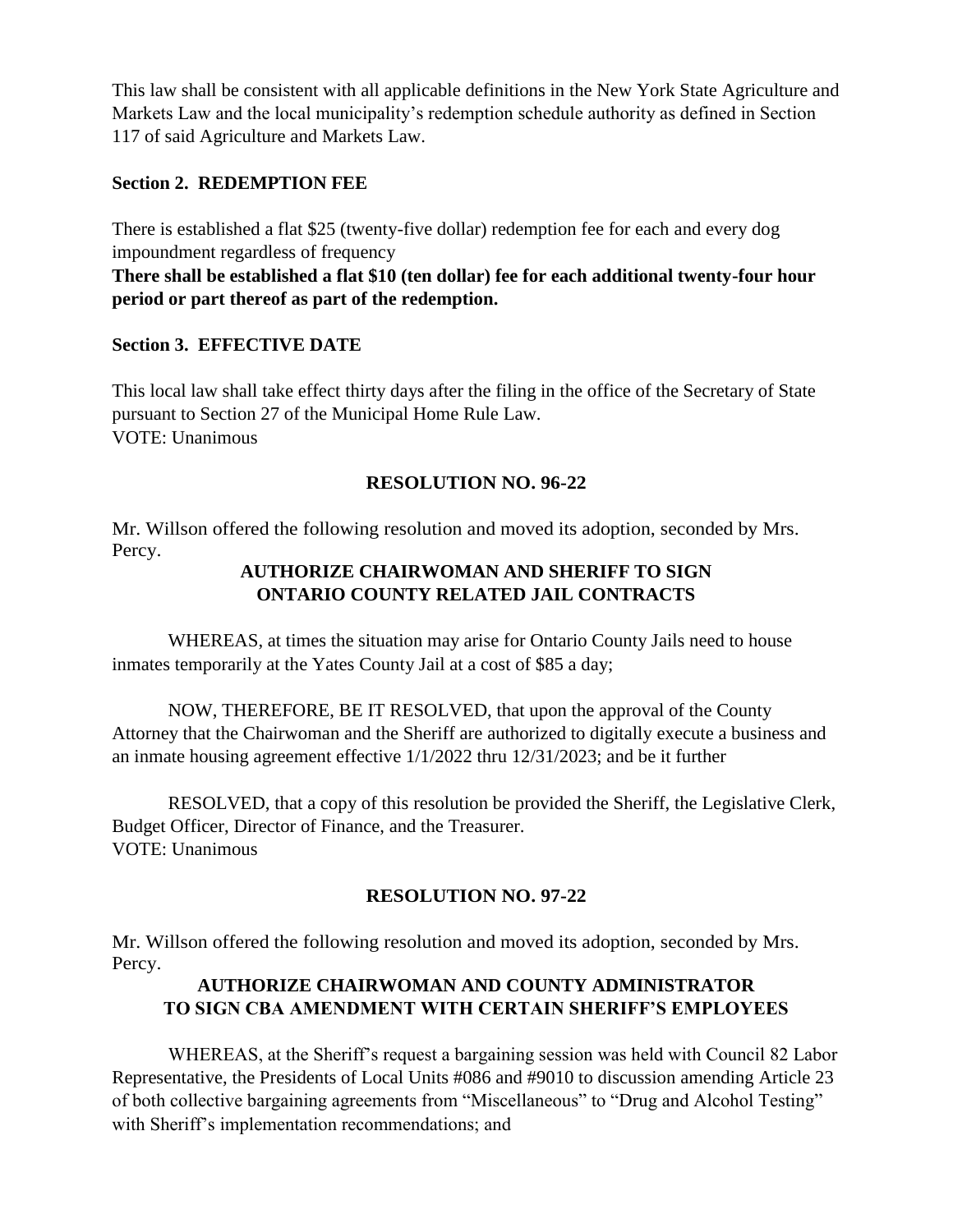WHEREAS, that session took place on February 11, 2022 at the Public Safety Building, and an agreement was resolved;

NOW, THEREFORE, BE IT RESOLVED, the amendment to the Unit #086 and Unit #9010 Article 23 language that the Chairwoman and the County Administrator may execute the policy change along with the Sheriff; and be it further

RESOLVED, that a copy of this resolution be provided the Sheriff, County Administrator, Personnel Officer, and the representatives of Council 82, and Presidents of local #086 and Local #9010. VOTE: Unanimous

#### **RESOLUTION NO. 98-22**

Mr. Willson offered the following resolution and moved its adoption, seconded by Mr. Harper.

## **AUTHORIZE CHAIRWOMAN AND SHERIFF TO RENEW MICROWAVE COMMUNICATIONS TOWER SITE SERVICE**

NOW, THEREFORE, BE IT RESOLVED, that the Chairwoman and Sheriff upon the approval of the County Attorney is authorized to renew the microwave services agreement for repair services and preventative maintenance at tower sites with Motorola Solutions, Inc. a NYS OGS #PT68722 vendor for microwave communication service as designated by Motorola Solutions as their Field Services Unit from 3/5/2022 thru 3/4/2023 year at \$61,464; and be it further

RESOLVED that Motorola Solutions Inc. via its Field Services Unit is the provider for microwave tower site radio maintenance, etc. for the County of Yates with the understanding that the year 2022 is unique as the county is upgrading its public safety communications equipment related to this contract, and that said agreement can end with thirty days notification, if or when applicable; and be it further

RESOLVED, that the Treasurer is authorized to make said payment forthwith; and be it further

RESOLVED, that a copy of this be provided the Sheriff, Treasurer, Budget Officer, Director of Finance, and Communications Upgrade Committee Chair Legislator Paddock. VOTE: Unanimous

#### **RESOLUTION NO. 99-22**

Mr. Willson offered the following resolution and moved its adoption, seconded by Mr. Harper.

#### **ESTABLISH AUTOPSY ASSISTANT FEE**

NOW, THEREFORE, BE IT RESOLVED, that the pathology professional assistant (Diener) fee to aid the pathologist in performing of an autopsy is hereto Two Hundred dollars (\$200.00) per case; and be it further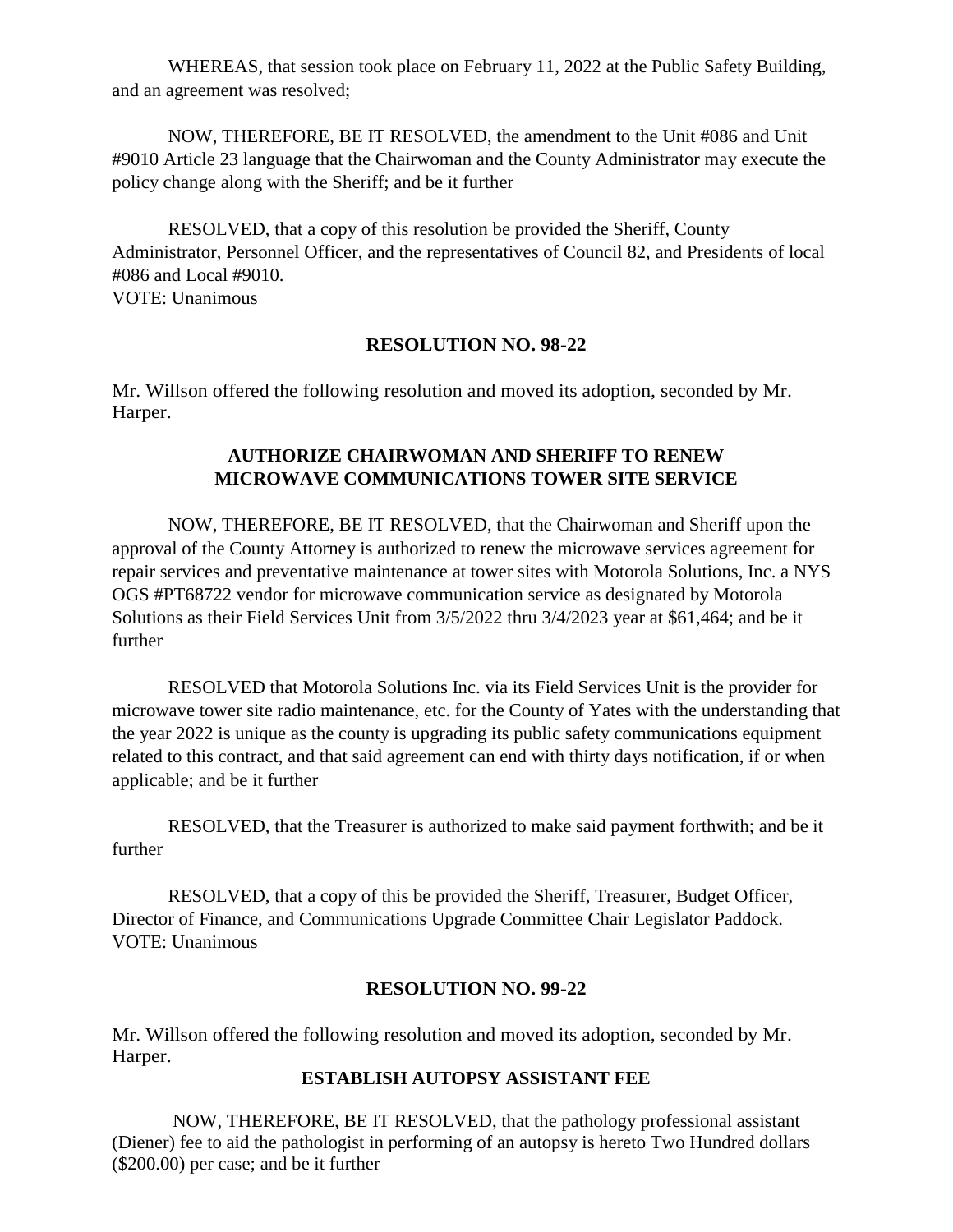RESOLVED, that copies of this resolution be provided the Sheriff who administrates Coroners' budget, each elected County Coroner, the Budget Officer, Director of Finance, and Treasurer. VOTE: Unanimous

#### **RESOLUTION NO. 100-22 (WITHDRAWN)**

## **AUTHORIZE PURCHASE OF GENERATOR SET FOR PUBLIC SAFETY COMMUNCATIONS PROJECT**

WHEREAS, a specification was generated and quotes were solicited for a standby (backup) generator set for a new tower site as part of the Yates County Public Safety Communications Project; and

| <b>Description</b>                                   | <b>Finger Lakes</b><br><b>Power Systems</b> | <b>Integrated</b><br><b>Power Systems</b><br><b>International</b> | <b>Commercial</b><br><b>Power Systems</b> | <b>Stark</b><br>Equipment |
|------------------------------------------------------|---------------------------------------------|-------------------------------------------------------------------|-------------------------------------------|---------------------------|
| Generator                                            | \$19,100.00                                 | \$24,177.60                                                       | \$27,045.00                               | \$22,350.00               |
| Delivery (weeks)                                     | $12 - 14$                                   | 26                                                                | 21                                        | $23 - 25$                 |
| <b>Optional Preventive</b><br>Maintenance (annually) | \$595.00                                    | \$1,888.00                                                        | \$1,190.00                                | \$1,850.00                |
| <b>Generator Set</b><br>Manufacturer                 | Generac                                     | Kohler                                                            | Kohler                                    | Generac                   |
| kW Rating                                            | 35                                          | 36                                                                | 36                                        | 35                        |

WHEREAS, quotes received were as follows:

And;

WHEREAS, the apparent low quote is from Finger Lakes Power Systems of Penn Yan, NY; and

WHEREAS, the County's project consultant, C & S Engineers, has reviewed the quotes and finds the proposed generator set meets specifications;

NOW, THEREFORE, BE IT RESOLVED, that the Sheriff is authorized to issue a purchase order to Finger Lakes Power Systems for a generator set to be used as part of the Public Safety Communications Project; and be it further

RESOLVED, that total price shall not exceed \$19,100.00; and be it further

RESOLVED, that copies of this resolution be furnished to the Yates County Sheriff, Director of Finance, Treasurer, Budget Officer, C & S Engineers and all that submitted quotes.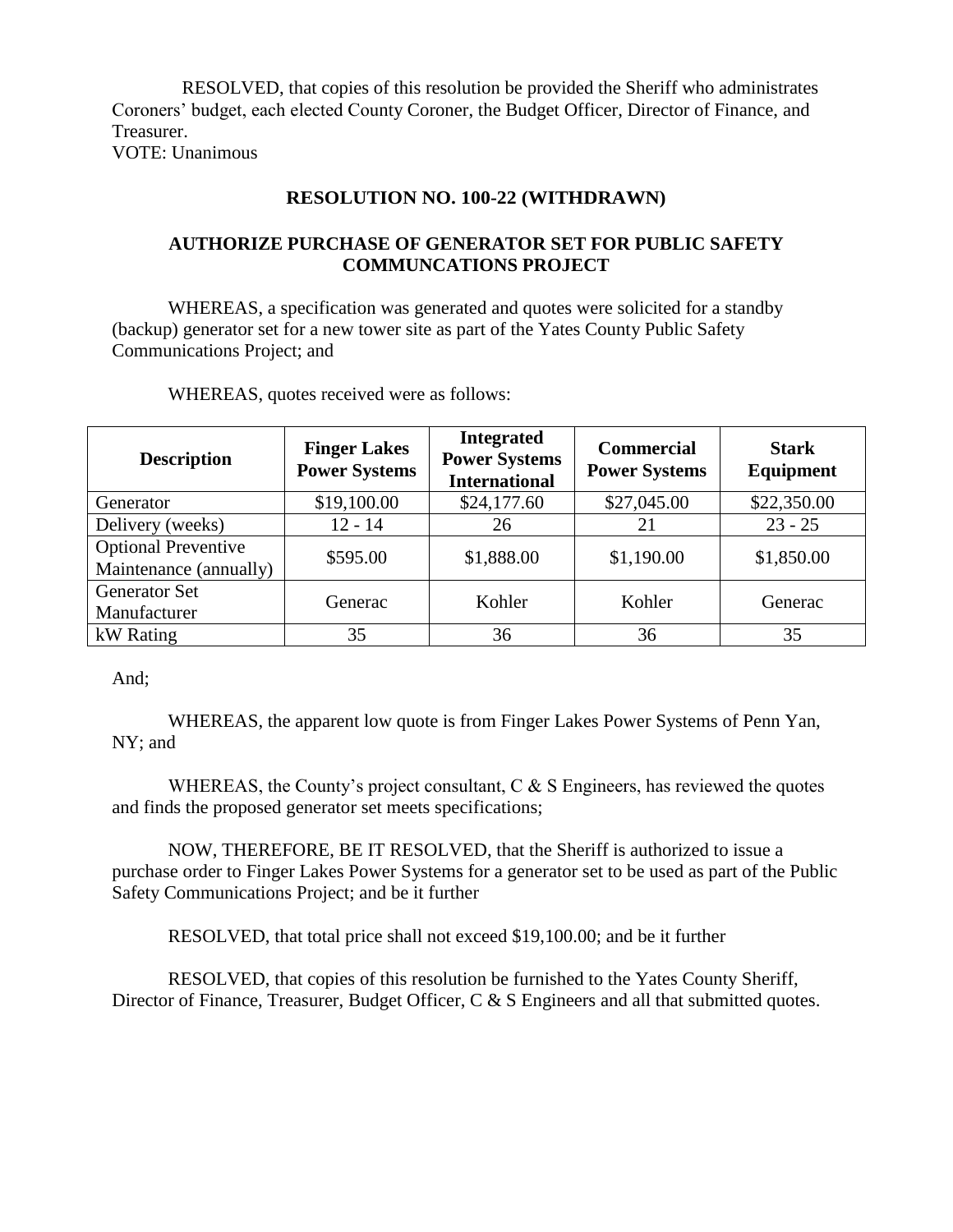#### **RESOLUTION NO. 101-22**

Mr. Bronson offered the following resolution and moved its adoption, seconded by Ms. Chilson.

#### **AUTHORIZE I.T. DIRECTOR TO PURCHASE MONSIDO ACCESSIBILITY SAAS SOLUTION (Monsido – Durham, NC)**

WHEREAS, I.T. has identified a solution to monitor and repair issues with the Yates County website additionally correcting any ADA related issues; and

WHEREAS, I.T. has vetted a solution and recommends moving forward with the purchase of an annual subscription to the Monsido's Accessibility SaaS Solution at a cost of \$4300.00/year;

NOW, THEREFORE, BE IT RESOLVED, that the Director of I.T. is authorized to purchase the subscription to the Monsido Accessibility SaaS Solution at a cost of \$4300.00/year; and be it further

RESOLVED, that a copy of this resolution be given to the I.T. Director, the Budget Officer, Treasurer, and the Director of Finance. VOTE: Unanimous

### **RESOLUTION NO. 102-22**

Mr. Bronson offered the following resolution and moved its adoption, seconded by Mrs. Percy.

### **AUTHORIZE CHAIRWOMAN TO SIGN CONTRACT (ePlus -Rochester, NY)**

BE IT RESOLVED, that the Chairwoman of the Legislature, after review by the County Attorney, is hereby authorized to sign a contract with ePlus of Rochester, NY for Professional Services to make configuration changes and upgrades to our production Cisco CUCM phone system at a cost not to exceed 5,000.00; and be it further

RESOLVED, that a copy of this resolution be given to ePlus and to the I.T. Director. VOTE: Unanimous

### **RESOLUTION NO. 103-22**

Mr. Bronson offered the following resolution and moved its adoption, seconded by Mr. Harper.

### **FILE COUNTY OFFICERS ANNUAL REPORTS WITH CLERK OF LEGISLATURE**

RESOLVED, that all County Officers' reports be filed with the Clerk of the Legislature by April 1, 2022 and that said copies will be in the form of **electronic and hard copy**; and be it further

RESOLVED, that copies of this resolution be forwarded to all County Departments. VOTE: Unanimous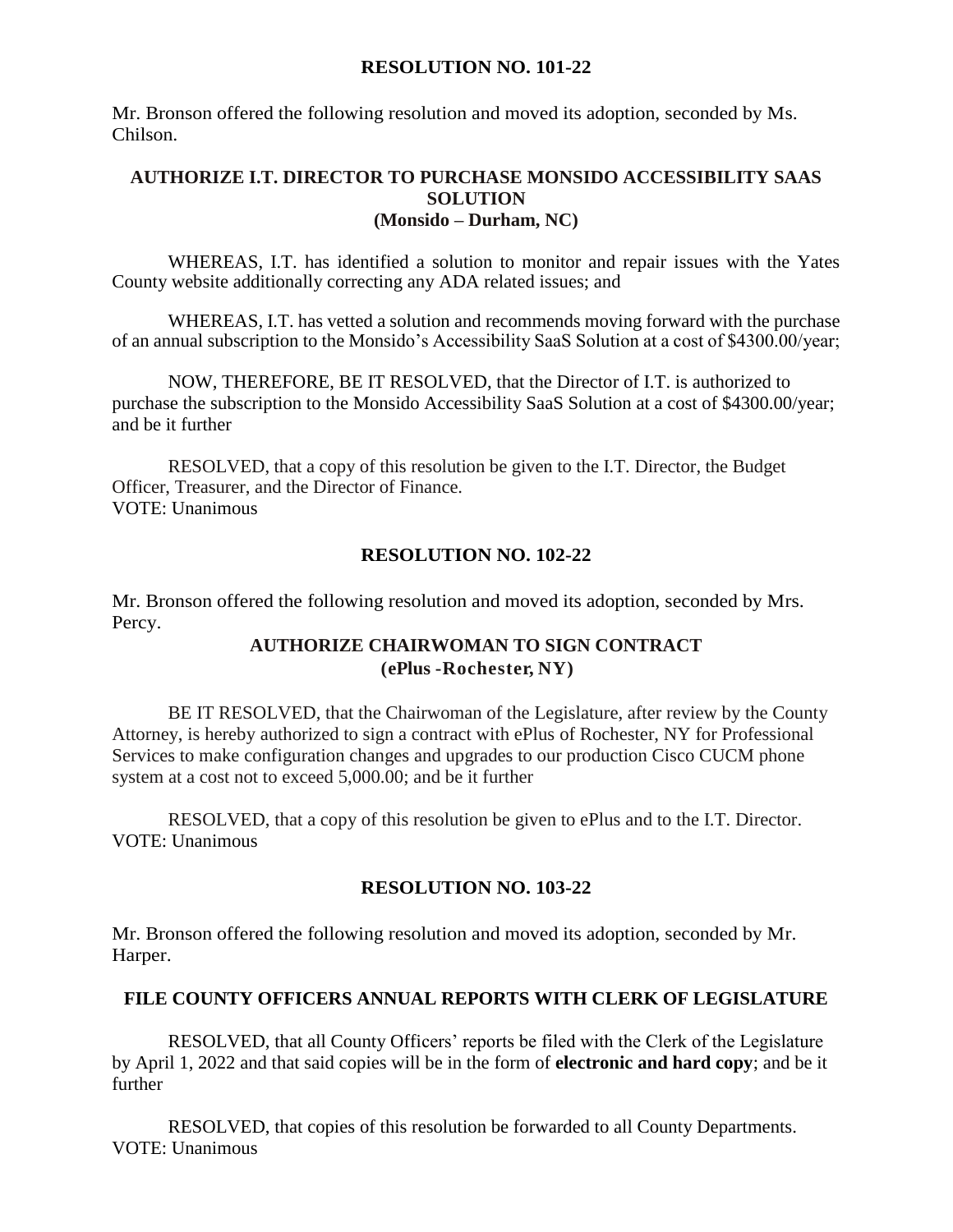#### **RESOLUTION NO. 104-22**

Mr. Bronson offered the following resolution and moved its adoption, seconded by Mrs. Percy.

#### **AUTHORIZE HIGHWAY SUPERINTENDENT TO FILL POSITION**

WHEREAS, a Motor Equipment Operator position will become vacant on effective March 18, 2022 as a result of a resignation; and

WHEREAS, the Highway Superintendent through the vacancy review process has identified the continued need for the position and is requesting the vacancy be filled with the most appropriate title based on the candidates qualifications; and

WHEREAS, the estimated annual cost to fill the Motor Equipment Operator position, including fringe, is \$53,119 to \$77,047, depending on health insurance; and

WHEREAS, the estimated annual cost to fill the Motor Equipment Operator Trainee position, including fringe, is \$48,101 to \$72,030, depending on health insurance;

NOW, THEREFORE, BE IT RESOLVED, that effective March 17, 2022 the Highway Superintendent is hereby authorized to fill the Motor Equipment Operator position with a candidate who meets the minimum qualifications for either Motor Equipment Operator or Motor Equipment Operator Trainee; and be it further

RESOLVED, that copies of this resolution shall be provided to the Highway Superintendent, Deputy Highway Superintendent, Personnel Officer, County Administrator, Treasurer, and Director of Finance. VOTE: Unanimous

### **RESOLUTION NO. 105-22**

Mr. Bronson offered the following resolution and moved its adoption, seconded by Mr. Banach.

## **AUTHORIZE BUILDING MAINTENANCE SUPERVISOR TO FILL CLEANER POSITION**

WHEREAS, a Cleaner Vacancy was created effective March 2, 2022 as a result of a resignation; and

WHEREAS, the Building Maintenance Supervisor through the vacancy review process has identified the continued need for the Cleaner position and is requesting that the position be filled; and

WHEREAS, the estimated annual cost to fill the position, including fringe, is \$44,134 to \$68,063, depending on health insurance;

NOW, THEREFORE, BE IT RESOLVED, that effective March 17, 2022 the Building Maintenance Supervisor is hereby authorized to fill the Cleaner position; and be it further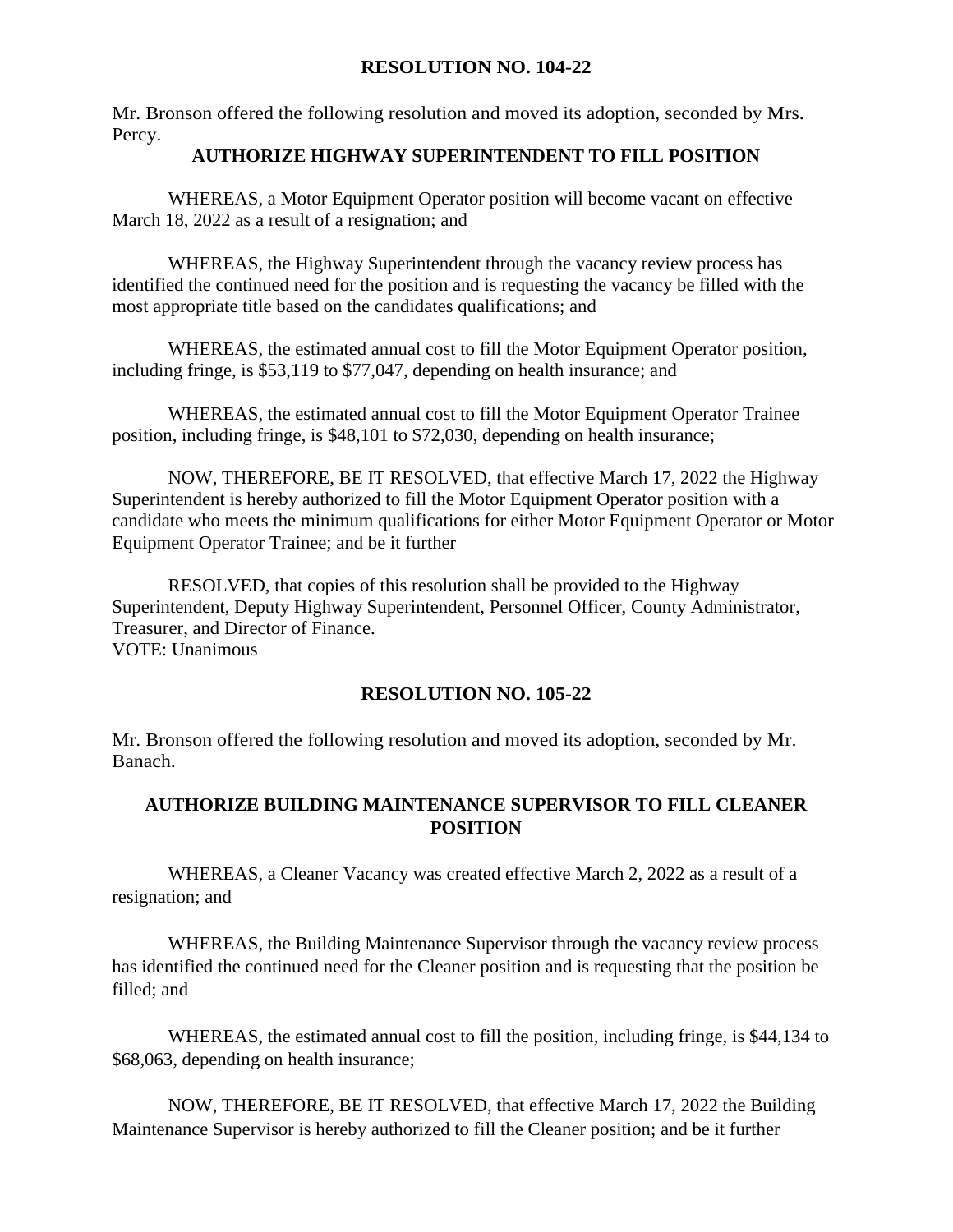RESOLVED, that copies of this resolution shall be provided to the Building Maintenance Supervisor, Personnel Officer, County Administrator/Budget Officer, Treasurer, and the Director of Finance. VOTE: Unanimous

**RESOLUTION NO. 106-22**

Mr. Bronson offered the following resolution and moved its adoption, seconded by Mr. Harper.

## **AUTHORIZE SHERIFF AND DIRECTOR OF PUBLIC HEALTH TO CREATE AND FILL A SHARED PART-TIME PHYSICIAN POSITION**

WHEREAS, Resolution 86-09 created the position of part-time Jail Physician in accordance with NYS Corrections Law §501; and

WHEREAS, the individual currently encumbering the position of Jail Physician, is also performing services for the Yates County Department of Public Health through a contractual agreement; and

WHEREAS, the Sheriff and Director of Public Health are requesting to create and fill a part-time Physician position which shall be shared between the two (2) departments, allowing the needs of each department to be satisfied and to meet the requirements for the continuation of State-Aid funding; and

WHEREAS, the existing Jail Physician position will become and remain vacant; and

WHEREAS, the estimated annual cost to fill the position, including fringe, is \$20,728; the County receives 100% reimbursement for salary from Public Health State-Aid Funding and therefore the total cost to the County shall be \$17,822;

NOW, THEREFORE, BE IT RESOLVED, that effective March 17, 2022 the Sheriff and Director of Public Health are hereby authorized to create and fill a part-time Physician position; understanding that the physician will provide the Sheriff and Director of Public Health a copy of their personally paid medical malpractice insurance; and be it further

RESOLVED, that copies of this resolution shall be provided to the Sheriff, Director of Public Health, Personnel Officer, County Administrator, Treasurer, and Director of Finance. VOTE: Unanimous

## **RESOLUTION NO. 107-22**

Mr. Bronson offered the following resolution and moved its adoption, seconded by Mrs. Percy.

## **AUTHORIZE COMMISSIONER OF SOCIAL SERVICES TO FILL DIRECTOR OF INCOME MAINTENANCE/CHILD SUPPORT POSITION**

WHEREAS, the Director of Income Maintenance/Child Support position became vacant effective December 31, 2021 as the result of a retirement; and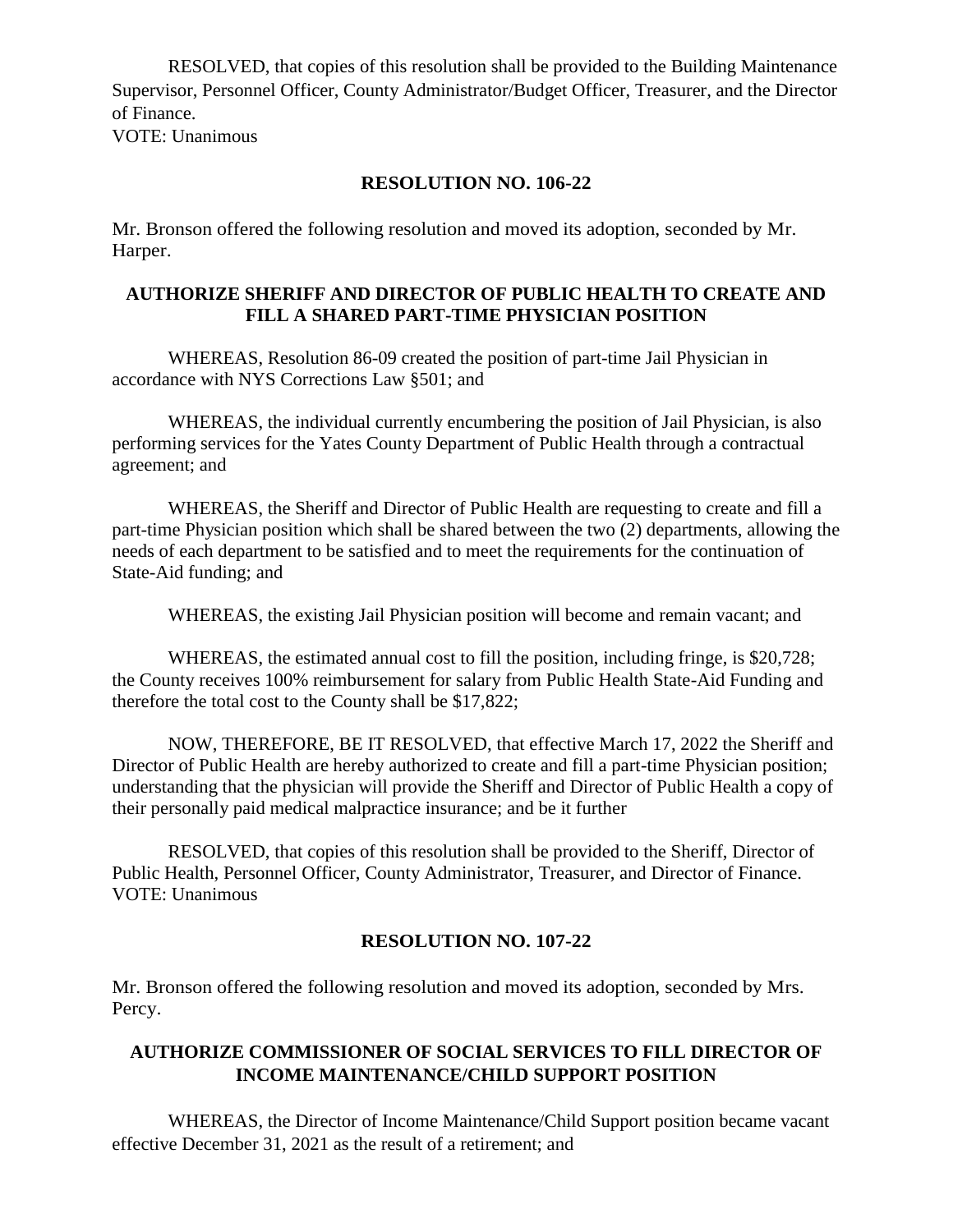WHEREAS, the Commissioner through the vacancy review process has identified the continued need for the Director of Income Maintenance/Child Support position and is requesting the position be filled; and

WHEREAS, the estimated annual cost to fill the position, including fringe, is \$82,404 to \$106,333, depending on health insurance; the County receives 80% reimbursement for salary and fringe and therefore the total cost to the County to refill this position will be \$16,481 to \$21,267;

NOW, THEREFORE, BE IT RESOLVED, that effective March 17, 2022 the Commissioner of Social Services is hereby authorized to fill a full-time Director of Income Maintenance/Child Support position; and be it further

RESOLVED, that the Commissioner of Social Services is authorized to fill any subsequent vacancy that will occur as the result of a promotion of an employee into the vacant Director of Income Maintenance/Child Support position; and be it further

RESOLVED, that copies of this resolution shall be provided the Commissioner of Social Services, Personnel Officer, County Administrator/Budget Officer, Treasurer, and Director of Finance.

VOTE: Unanimous

### **RESOLUTION NO. 108-22**

Mr. Bronson offered the following resolution and moved its adoption, seconded by Mrs. Percy.

## **AUTHORIZE COMMISSIONER OF SOCIAL SERVICES TO CREATE AND FILL CASEWORKER POSITION**

WHEREAS, the Commissioner of Social Services has requested to create and fill a fulltime Caseworker position due to an anticipated vacancy that will occur on April 21, 2022 as the result of a resignation; and

WHEREAS, the Commissioner has identified the need to create the Caseworker position for an efficient and effective transition and is requesting that the position be filled; and

WHEREAS, the estimated annual cost to fill the position, including fringe, is \$62,110 to \$86,039, depending on health insurance; the County receives 80% reimbursement for salary and fringe and therefore the total cost to the County to refill this position will be \$12,422 to \$17,207;

NOW, THEREFORE, BE IT RESOLVED, that effective March 17, 2022 the Commissioner of Social Services is hereby authorized to create and fill a full-time Caseworker position; and be it further

RESOLVED, that the Commissioner of Social Services is also authorized to fill any subsequent vacancy that will occur as the result of a promotion of an employee into the Caseworker position; and be it further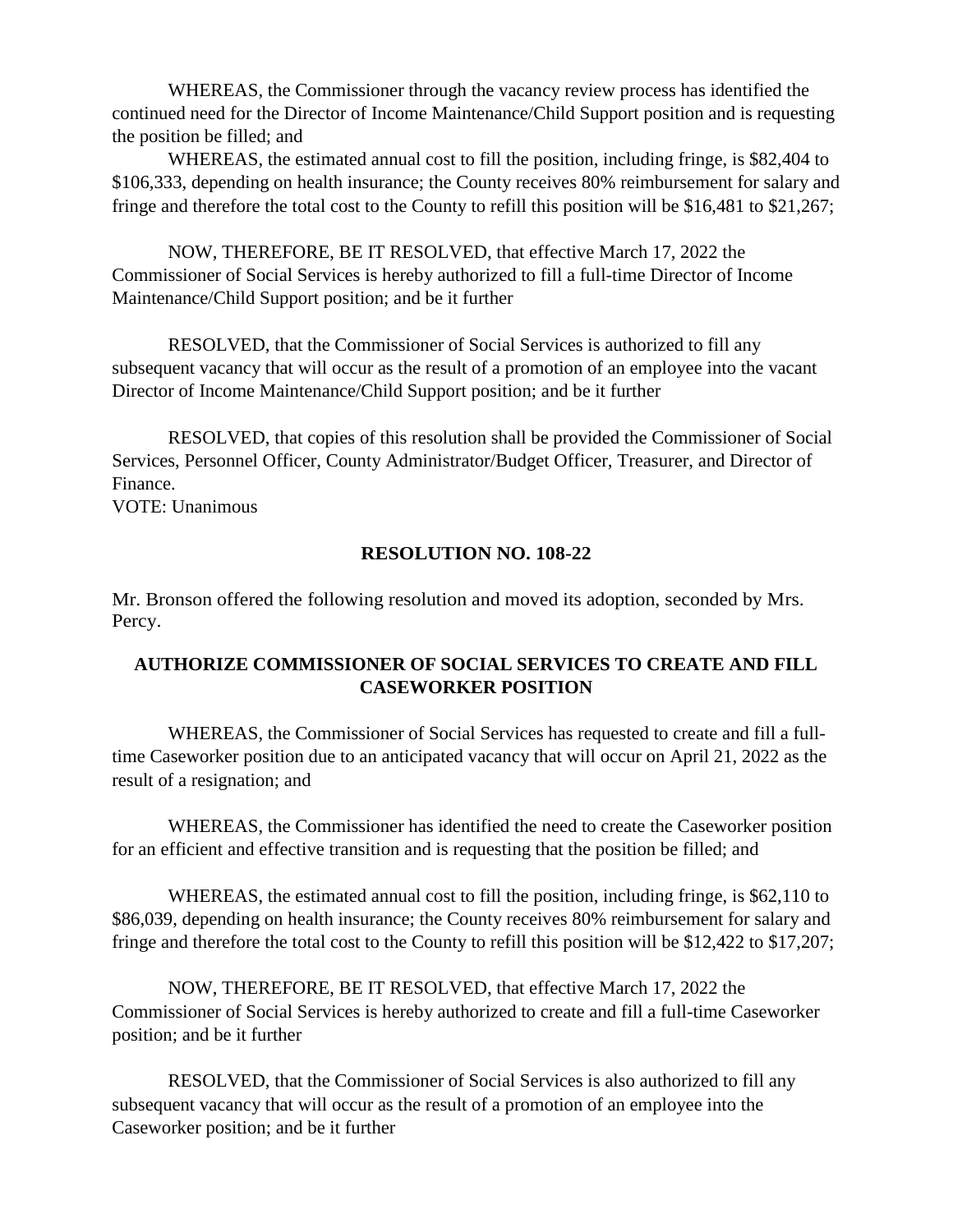RESOLVED, that copies of this resolution shall be provided the Commissioner of Social Services, Personnel Officer, County Administrator/Budget Officer, Treasurer, and Director of Finance.

VOTE: Unanimous

## **RESOLUTION NO. 109-22**

Ms. Chilson offered the following resolution and moved its adoption, seconded by Mr. Harper.

#### **AMENDMENT TO RESOLUTION NO. 410-21 (Richard Hoyt, PhD)**

WHEREAS, Resolution 410-21 authorized signature of agreements for Richard Hoyt, PhD; and

WHEREAS, revised fees have been provided;

NOW, THEREFORE, BE IT RESOLVED, that Resolution 410-21 be amended as follows:

| Richard Hoyt, PhD   | <b>Psychological Consultation Services</b> | \$150/hour |
|---------------------|--------------------------------------------|------------|
| * Certificate of    |                                            |            |
| Liability Insurance |                                            |            |
| Waived              |                                            |            |

And be it further

RESOLVED, that copies of this resolution be provided to the Public Health Department, Community Services, Treasurer, Budget Officer, and the Finance Director. VOTE: Unanimous

### **RESOLUTION NO. 110-22**

Ms. Chilson offered the following resolution and moved its adoption, seconded by Mr. Bronson.

## **APPOINT MEMBER TO THE YATES COUNTY COMMUNITY SERVICES BOARD AND THE MENTAL HEALTH SUBCOMMITTEE (Andrea L. Paul)**

BE IT RESOLVED, that the Yates County Legislature appoint Andrea L. Paul, 4725 East Cayuga Street, Locke, New York 13092, to the Yates County Community Services Board and the Mental Health Subcommittee, to a first term ending, 12/31/2025; and be it further

RESOLVED, that a copy of this resolution be provided to Andrea L Paul and to the Yates County Department of Community Services. VOTE: Unanimous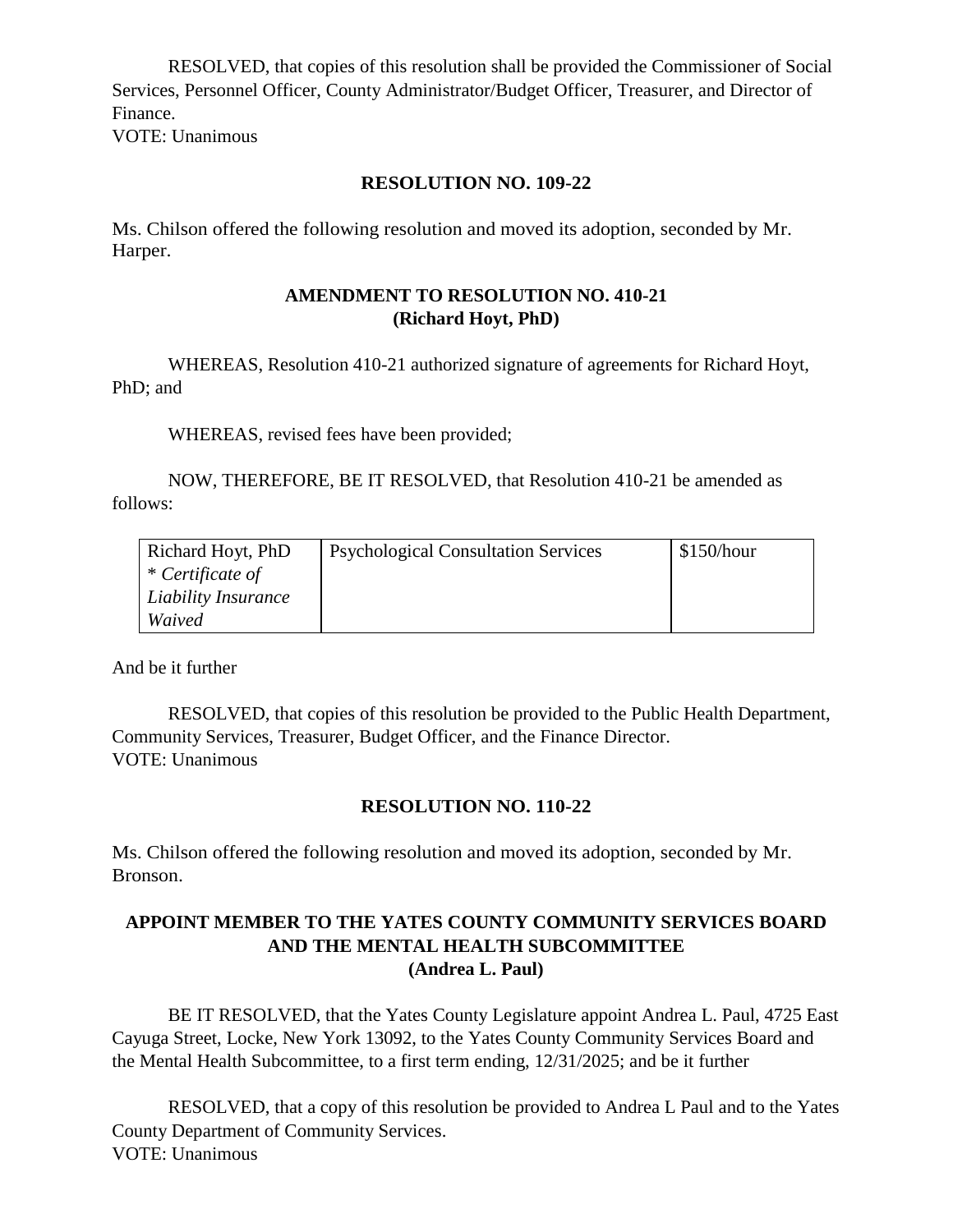#### **RESOLUTION NO. 111-22**

Ms. Chilson offered the following resolution and moved its adoption, seconded by Mr. Bronson.

## **APPOINT MEMBER TO THE YATES COUNTY COMMUNITY SERVICES BOARD AND THE MENTAL HEALTH SUBCOMMITTEE (Catherine Lovejoy)**

 BE IT RESOLVED, that the Yates County Legislature appoint Catherine Lovejoy, 1231 Phelps Road, Middlesex, New York 14507, to the Yates County Community Services Board and the Mental Health Subcommittee, to a first term ending, 12/31/2025; and be it further

RESOLVED, that a copy of this resolution be provided to Catherine Lovejoy and to the Yates County Department of Community Services. VOTE: Unanimous

### **RESOLUTION NO. 112-22**

Ms. Chilson offered the following resolution and moved its adoption, seconded by Mr. Willson.

#### **AMEND RESOLUTION 65-22 (Lifeguard Services)**

WHEREAS, resolution 65-22 contained a typographical error; and

WHEREAS, funding has been appropriated in the 2022 Yates County Budget for the following municipalities:

| Village of Penn Yan (Lifeguard Services) | \$10,260.00 |
|------------------------------------------|-------------|
| Town of Middlesex (Lifeguard Services)   | \$1,026.00  |
| Town of Torrey (Lifeguard Services)      | \$1,026.00  |

NOW, THEREFORE, BE IT RESOLVED, that the Chairwoman of the Yates County Legislature is hereby authorized to sign said memorandums of understanding for the allocation for these funds; and it be further

RESOLVED, that a copy of this resolution be provided to the County Treasurer, Director of Finance, the Budget Officer, and the Youth Bureau Director. VOTE: Unanimous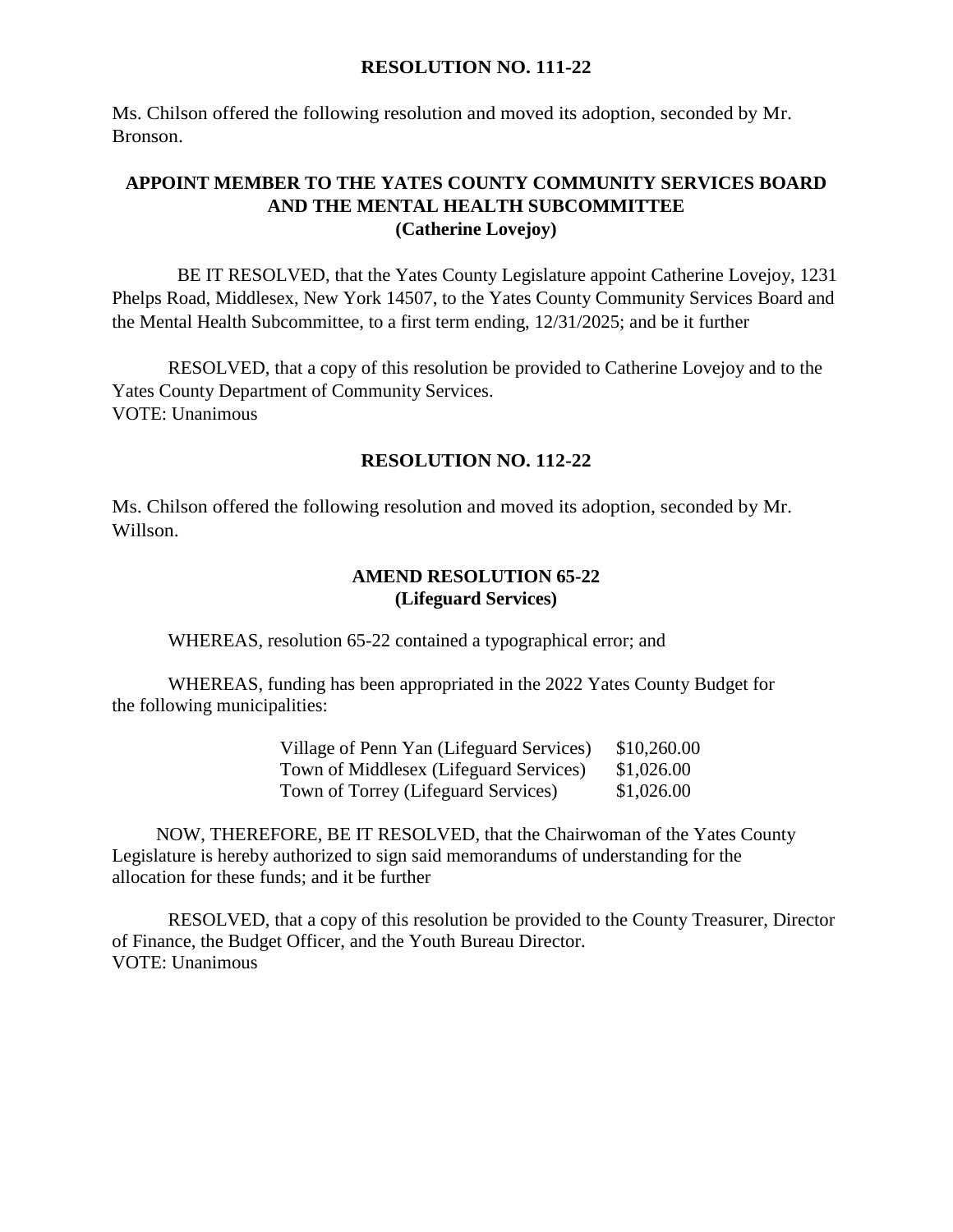#### **RESOLUTION NO. 113-22**

Ms. Chilson offered the following resolution and moved its adoption, seconded by Mr. Killen.

## **PROCLAIMING MARCH 29TH AS VIETNAM VETERANS DAY IN YATES COUNTY**

WHEREAS, Throughout the history of our state and nation, countless brave individuals have answered the call to patriotic duty, including Vietnam veterans who endured unspeakable hardships and risked their lives fighting for the ideals of democracy; it was on March 29, 1973, the last 2,500 American combat troops were withdrawn from the battlefields of Vietnam, and we solemnly commemorate the anniversary of this day and reflect on its significance for past, present, and future generations; and

WHEREAS, American involvement in the Vietnam War - one of the longest military conflicts in America's history - began with the arrival of the United States military personnel in South Vietnam in the 1950s and ended with the fall of Saigon on April 30, 1975, when the last Americans were evacuated from the United States Embassy; and

WHEREAS, during this long and difficult war, American involvement escalated to staggering statistics: over 3.4 million were deployed to Southeast Asia; 2.7 million served in the designated war zone; over 58,000 were killed in theater of operation; 153,000 were non-mortally wounded; today nearly 4 decades later approximately 2,000 are still unaccounted for; and

WHEREAS, of the names listed on the Vietnam Memorial Wall in our nation's capital, 4,120 are those of courageous young New Yorkers who went off to fight half way around the world, never to return; we recognize and thank all of our county's Vietnam veterans for their service- those who made the ultimate sacrifice, those who came home physically or emotionally scarred, and those who returned home safely to their loved ones; and

WHEREAS, we have not forgotten - nor will we ever forget - the men and women who served so honorably in the Vietnam War, like so many others who answered the call to serve in previous and subsequent wars; the selfless service and sacrifice of Vietnam veterans as an inspiring reminder of the patriotism, spirit, and courage of all who serve in our nation's Armed Forces; and

WHEREAS, in accordance with the Vietnam War Veterans Recognition Act of 2017 that amended title 4 United States Code, section 6(d) directing the flag be raised in honor of Vietnam Veterans Day; and

NOW, THERFORE, BE IT RESOLVED, that the Yates County Legislature proclaims in commemoration of those who served, that the Yates County Legislature extends its gratitude to all who served during the Vietnam War, by proclaiming March 29, 2022 as "Vietnam Veterans Day" in Yates County. VOTE: Unanimous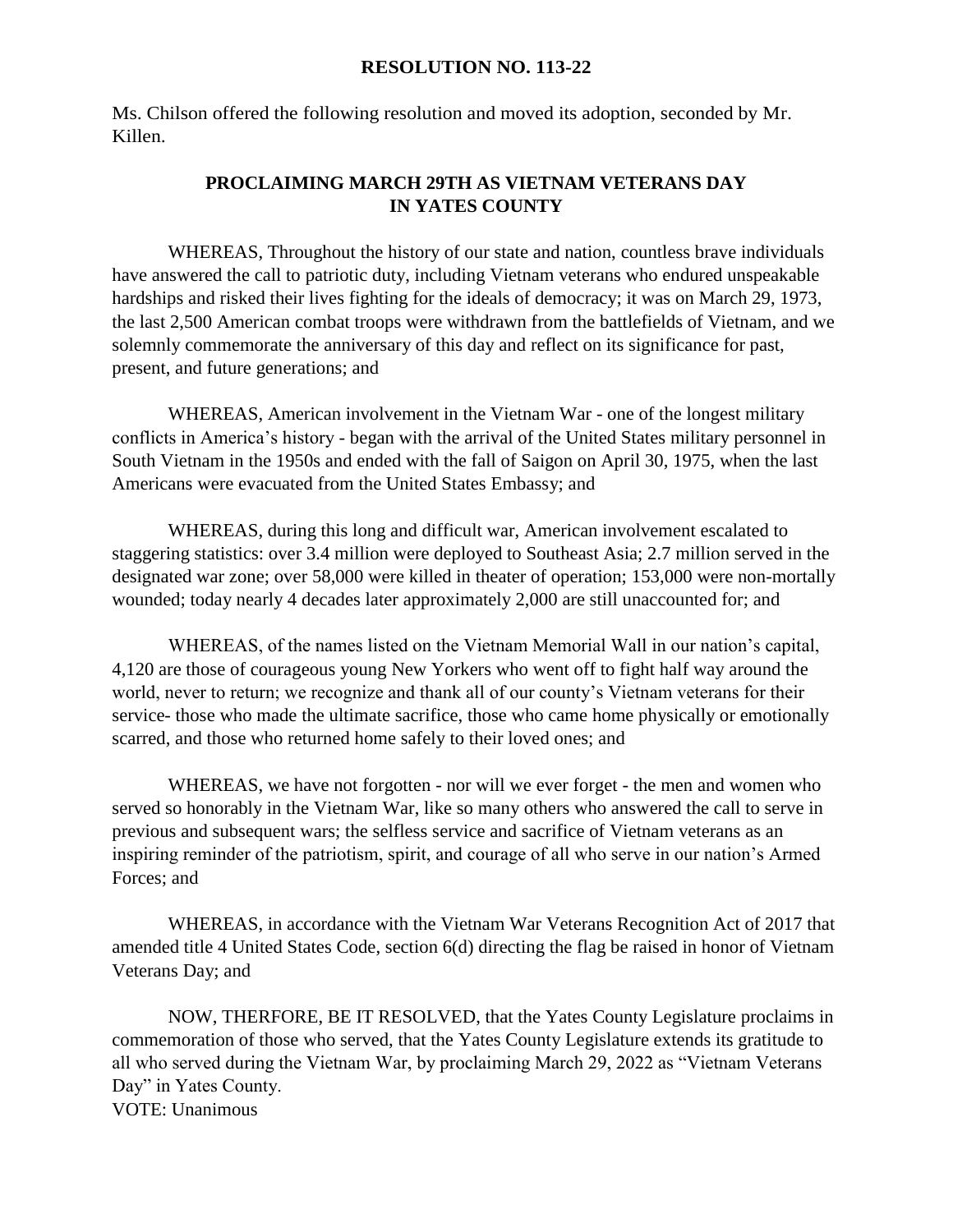Ms. Chilson asked Phil Rouin, Veterans' Services Director, to come up and read the resolution declaring March 29<sup>th</sup> as Vietnam Veterans Day in Yates County. Phil took a moment to recognize any Vietnam Veterans present and to thank them for their service. There were 1,948 men and women from Yates County that were called to Duty in Vietnam. Phil read the resolution. On March 29<sup>th</sup>, Phil will be raising the Vietnam War Commemorative Flag, lowering the Yates County Flag, and there will be a little ceremony from the Honor Guard at 10:00 a.m.

#### **RESOLUTION NO. 114-22**

Ms. Chilson offered the following resolution and moved its adoption, seconded by Mr. Bronson.

#### **AUTHORIZE CHAIRWOMAN TO EXECUTE THE STATEWIDE EXPANSION OF HURRELL-HARRING NON-COMPETITIVE GRANT (CSTWIDEHH53) AND ANY CONTRACT EXTENSIONS RELATING TO THE STATEWIDE EXPANSION OF HURRELL-HARRING NON-COMPETITIVE GRANT (CSTWIDEHH53)**

WHEREAS, there are funds available to the Yates County Public Defender's Office through non-competitive grants; and

WHEREAS, a grant was written titled "Statewide Expansion of Hurrell-Harring" in the amount of \$1,736,169.00 of available funds; and

WHEREAS, to access these funds a "New York State Master Contract for Grants" grant disbursement agreement must be executed by the County by signature of the Chairwoman of the Legislature for the receipt of the same (hereinafter referred to as the "Hurrell-Harring Master Contract"); and

WHEREAS, if the monies are not all used prior to the grant term of April 1, 2018 – March 31, 2023 for expenditures that are reimbursable under the Hurrell-Harring Master Contract, applicable contract extension(s) must be submitted to the Office of Indigent Legal Services (ILS) in order to obtain reimbursement for these claims; and

WHEREAS, the time period for claim submittal can only be extended at intervals of one year at a time; and

WHEREAS, multiple extensions may be necessary to submit for claims for monies paid out after March 31, 2023 pursuant to the above recited grant disbursement agreement; and

WHEREAS, in order to shorten the contract extension process to allow the County to be reimbursed for submitted claims more quickly, the Public Defender's Office is requesting authorization to have the Chairwoman of the Legislature sign any future contract extensions pursuant to the above recited grant disbursement agreement, thus forgoing the necessity of subsequent resolutions in this regard;

NOW, THEREFORE, BE IT RESOLVED, that the Chairwoman of the Legislature is authorized to sign and execute the Hurrell-Harring Master Contract as well as any future contract extension time periods, and any other necessary documentation related thereto, with notification being given to the Legislature; and be it further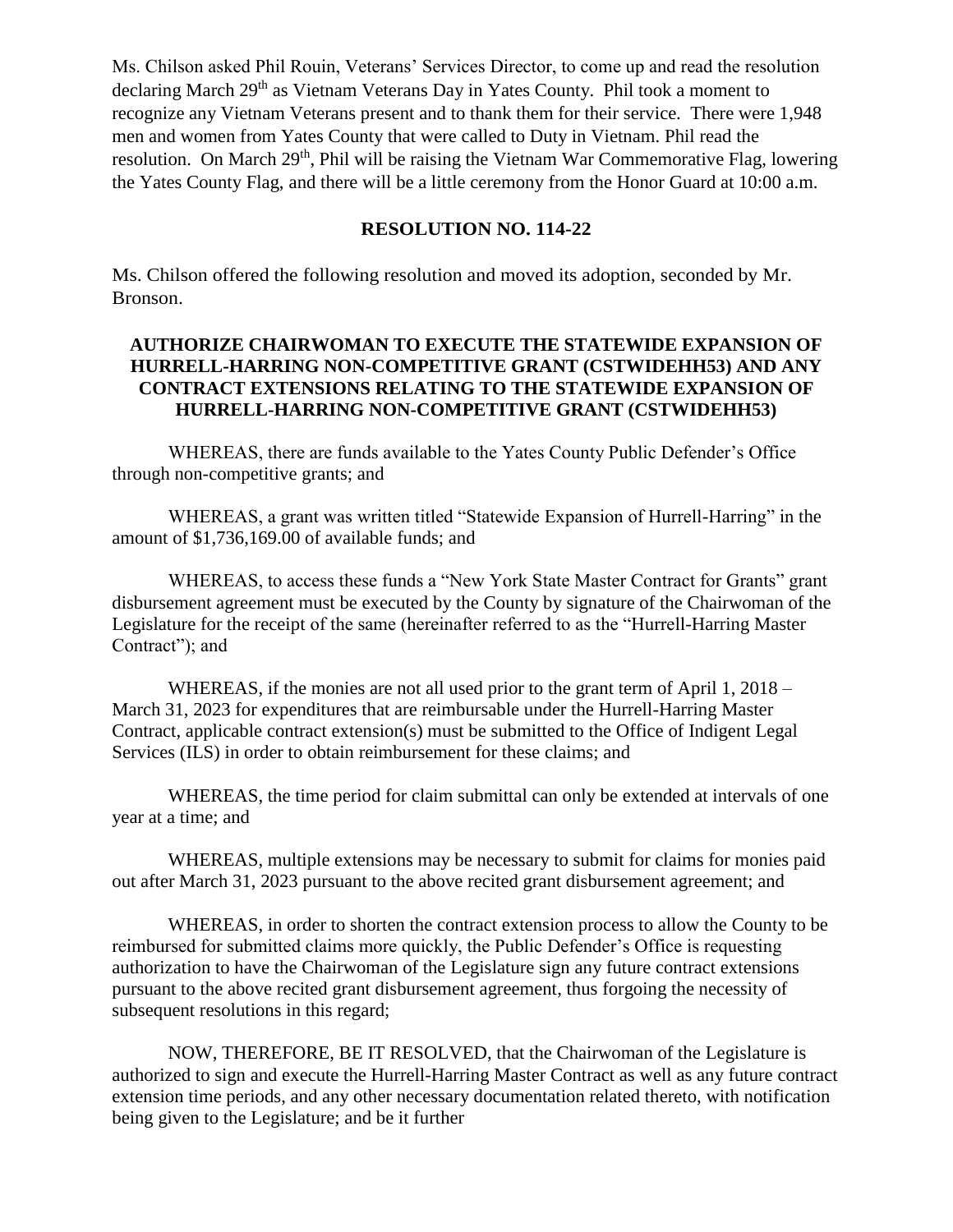RESOLVED, that a copy of this resolution be given to the Public Defender, County Administrator/Budget Officer, Director of Finance, County Treasurer and the Office of Indigent Legal Services (ILS) VOTE: Unanimous

#### **RESOLUTION NO. 115-22**

Mr. Banach offered the following resolution and moved its adoption, seconded by Mr. Morris.

## **AUTHORIZE LEGISLATURE CHAIRWOMAN TO SIGN COUNTY TO TOWN INTERMUNICIPAL AID AGREEMENTS**

WHEREAS, Yates County wishes to enter in to an Inter-municipal Aid Agreement pursuant to Article 5-G, Section 119-o, of the New York General Municipal Law; and

WHEREAS, pursuant to Federal and State law the Provider and the Requester are allowed to enter into such Mutual Aid agreements to assist in times of emergency; and

WHEREAS, Yates County resolution #117-17 previously authorized the Chairman of the Legislature to sign Inter-municipal Aid Agreements with various participating towns in Yates County; and

WHEREAS, the original inter-municipal aid agreements have expired and new agreements are needed;

NOW, THEREFORE, BE IT RESOLVED, that upon the approval of the County Attorney, the Chairwoman of the Legislature is hereby authorized to sign all County to Town Inter- municipal Aid Agreements; and be if further

RESOLVED, that a copy of this resolution be sent to the Yates County Highway Superintendent, the County Administrator and to the Highway Superintendent and the Town Supervisors of all participating, signatory Towns. VOTE: Unanimous

### **RESOLUTION NO. 116-22**

Mr. Banach offered the following resolution and moved its adoption, seconded by Mr. Button.

#### **AUTHORIZE CHAIRWOMAN OF THE LEGISLATURE TO ENTER INTO A CONTINGENT AGREEMENT FOR THE PURCHASE OF THREE (3) PARCELS OF REAL PROPERTY LOCATED IN THE TOWN OF BENTON, COUNTY OF YATES, STATE OF NEW YORK**

WHEREAS, Yates County (hereinafter referred to as the "County") wishes to acquire three (3) parcels of real property to accommodate the installation and operation of a County owned Highway, Public Health and Office of Emergency Services Facility; and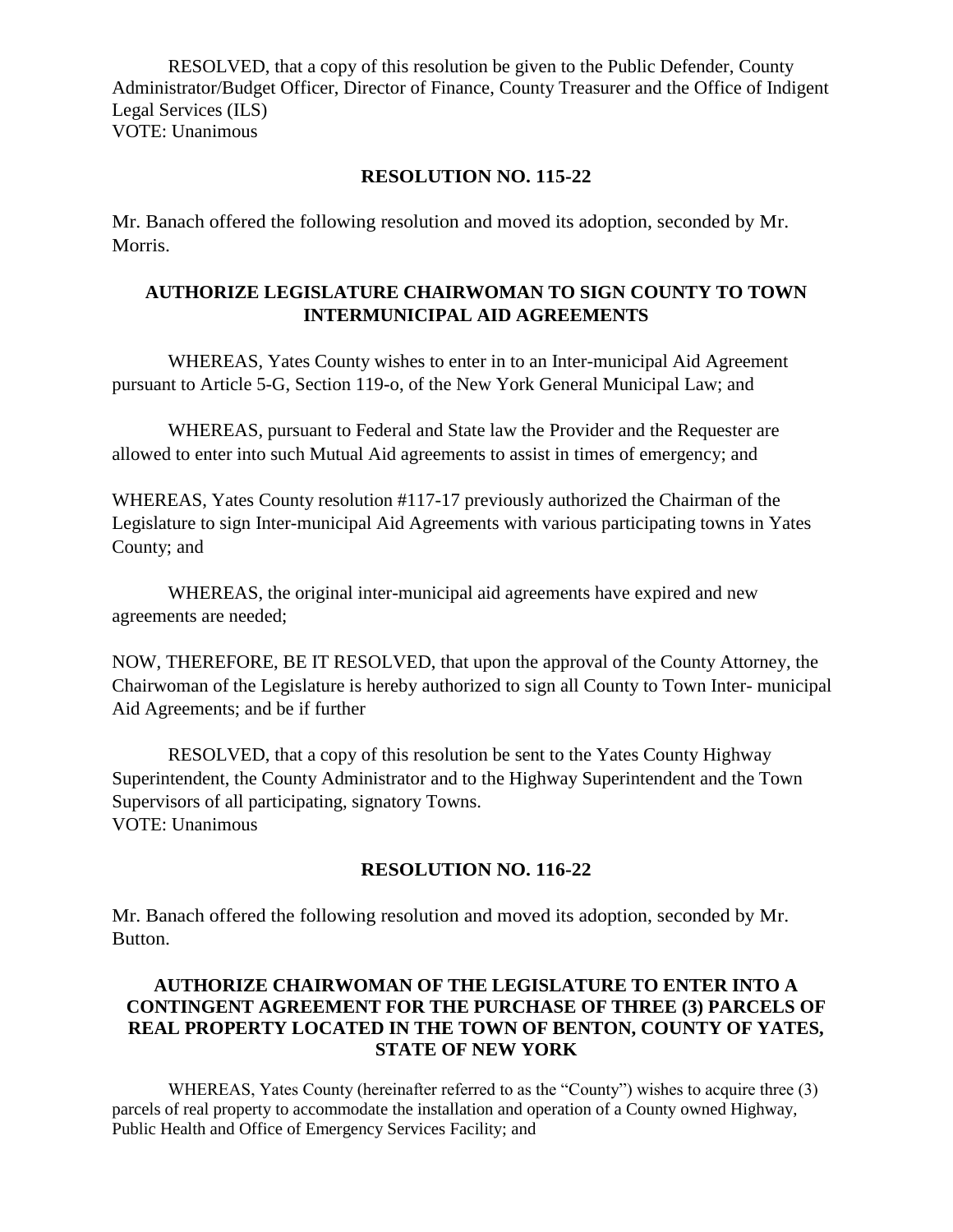WHEREAS, the County has identified three (3) parcels of real property that are conducive to such objective located in the Town of Benton, County of Yates, State of New York, (hereinafter referred to as the "Acquisition Parcels"); and

WHEREAS, the County wishes to acquire the Acquisition Parcels by way of purchase, subject to the satisfaction of certain contingencies; and

WHEREAS, to such end, the County will agree to a negotiated purchase price within the price parameters established by the County Legislature for the Acquisition Parcels, along with the County paying all closing costs, including such closing costs of the seller;

NOW, THEREFORE, BE IT RESOLVED, that upon approval by the County Attorney, the County hereby authorizes the Chairwoman of the Legislature to enter into a written agreement between the County and the property owners, for a purchase price of each Acquisition Parcel within the price parameters established by the County Legislature, with the County paying all closing costs, including such closing costs of the seller, and containing any other provisions approved by the County Attorney; and be it further

RESOLVED, that subsequent to the parties' execution of such agreement, and satisfaction of applicable contingencies, the Chairwoman is hereby authorized to execute any and all documentation necessary to effectuate the County's purchase of the Acquisition Parcels and the conveyance of the Acquisition Parcels to the County; and be it further

RESOLVED, that a copy of this resolution be given to the Highway Superintendent, Director of Public Health, Director of Emergency Services, County Administrator/Budget Officer, Director of Finance, Treasurer, and County Attorney. VOTE: Unanimous

#### **RESOLUTION NO. 117-22**

Mr. Paddock offered the following resolution and moved its adoption, seconded by Dr. Cutler.

## **ACCEPTABLE TRAINING FOR THE COUNTY PLANNING BOARD, TOWN & VILLAGE PLANNING BOARDS, AND TOWN & VILLAGE ZONING BOARD OF APPEALS MEMBERS**

WHEREAS, Town Law Sections 267 and 271 and General Municipal Law 239-C provide that effective January 1, 2007, all planning board and zoning board of appeals members in New York State, as well as alternate members of those boards, must complete a minimum of four hours of training each year; and

WHEREAS, the above sections of state law provide that a planning board or zoning board of appeals member shall not be eligible for reappointment to such board if they have not completed the training required by law; and

WHEREAS, the above sections of state law provide that the legislative body of the County can specify which activities qualify as training to satisfy the state requirements; and

NOW, THEREFORE, BE IT RESOLVED, that the following list of agencies, commissions, associations, universities, and other organizations are approved to provide training to meet the state requirements when the training they provide pertains to municipal planning,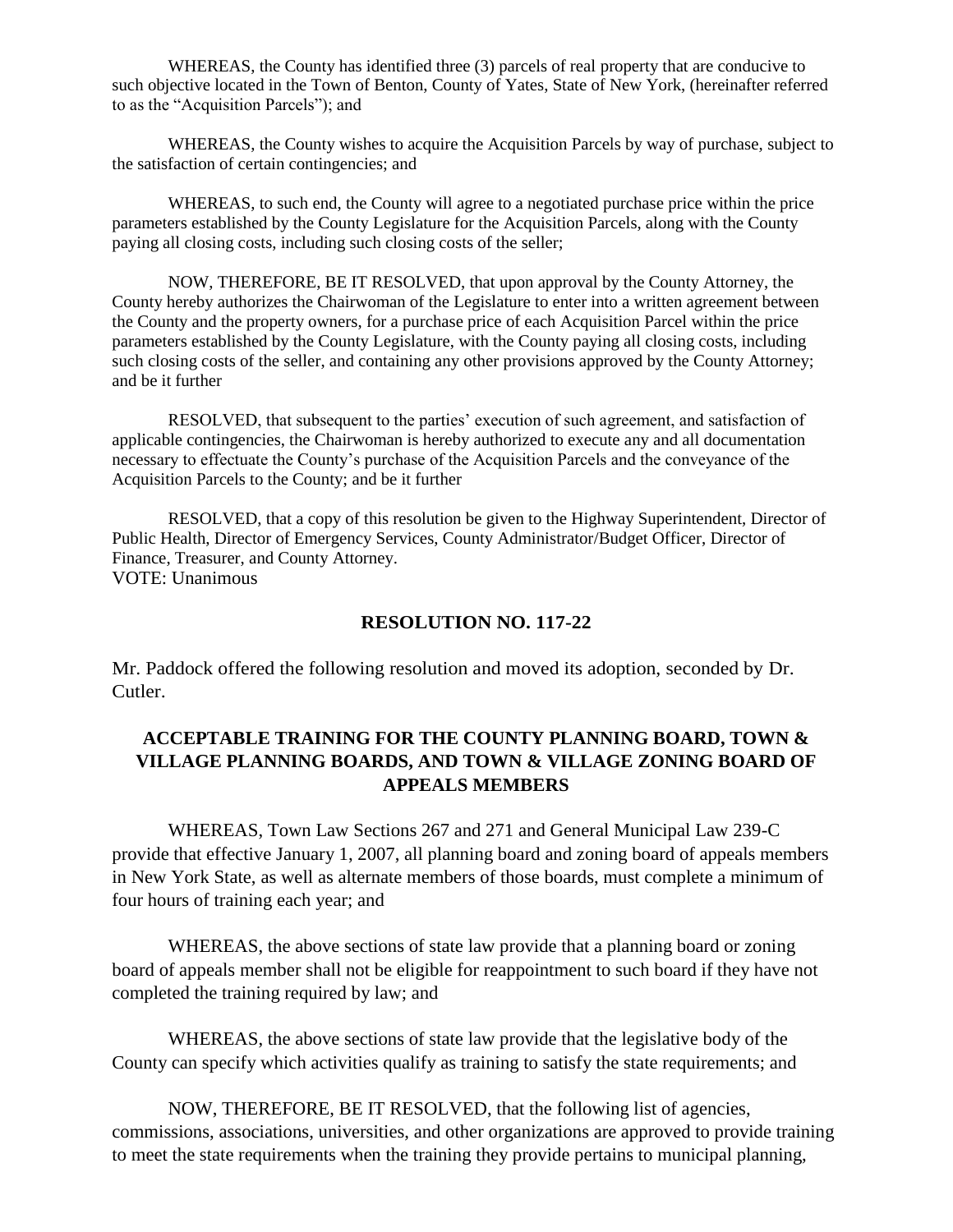zoning, community design, environmental issues, economic development, and local government functions and practices:

1) the NYS Department of State; Department of Agriculture and Markets; Office of the State Comptroller; Department of Health; Department of Transportation; Department of Environmental Conservation; Office of Parks, Recreation, and Historic Preservation; Hudson River Valley Greenway; and

2) the New York State Association of Towns, the New York Conference of Mayors, the New York State Association of Counties, the New York Planning Federation, the American Planning Association, the Upstate New York Chapter of the American Planning Association and it sections, and the Metro New York Chapter of the American Planning Association and its sections; and

3) the Capital District Regional Planning Commission, Central New York Regional Planning and Development Board, Herkimer-Oneida Counties Comprehensive Planning Program, Lake Champlain-Lake George Regional Planning Board, Long Island Regional Planning Board, Southern Tier Central Regional Planning and Development Board, Southern Tier East Regional Planning Development Board, Southern Tier West Regional Planning and Development Board, Genesee-Finger Lakes Regional Planning Council, Hudson Valley Regional Council, Tug Hill Commission, and Adirondack Park Agency; and

4) the Yates County Planning Department and the Yates County Soil and Water Conservation districts;

5) the Albany Law School Governmental Law Center and Institute for Legal Studies, Pace Law School, Cornell University and its cooperative extension;

6) On-line planning and zoning training programs offered by the New York Municipal Insurance Reciprocal, Pace University and Land Use Law Center, and the Lincoln Institute of Land Use Policy; and

7) the Hancock Estabrook, LLP and MRB Group 2022 Municipal Bootcamp Series; and be it further

RESOLVED, that other training activities may be approved on a case-by-case basis by the County upon the request of the Yates County Planning Department; and be it further

RESOLVED, that training received by a planning board member or zoning board of appeals member in excess of four hours in any one year may be carried over by the member into succeeding years; and be it further

RESOLVED, that copies of this resolution be given to the Yates County Planner, The Cornell Cooperative Extension of Yates County, and a copy filed with the County Clerk. VOTE: Unanimous

# **RESOLUTION NO. 118-22**

Mr. Paddock offered the following resolution and moved its adoption, seconded by Mr. Banach.

DISCUSSION

Mr. Button thanked Mr. Holgate for bringing this forward as far as discussion in the County Committee levels on these funds to be awarded. They have not done that previously.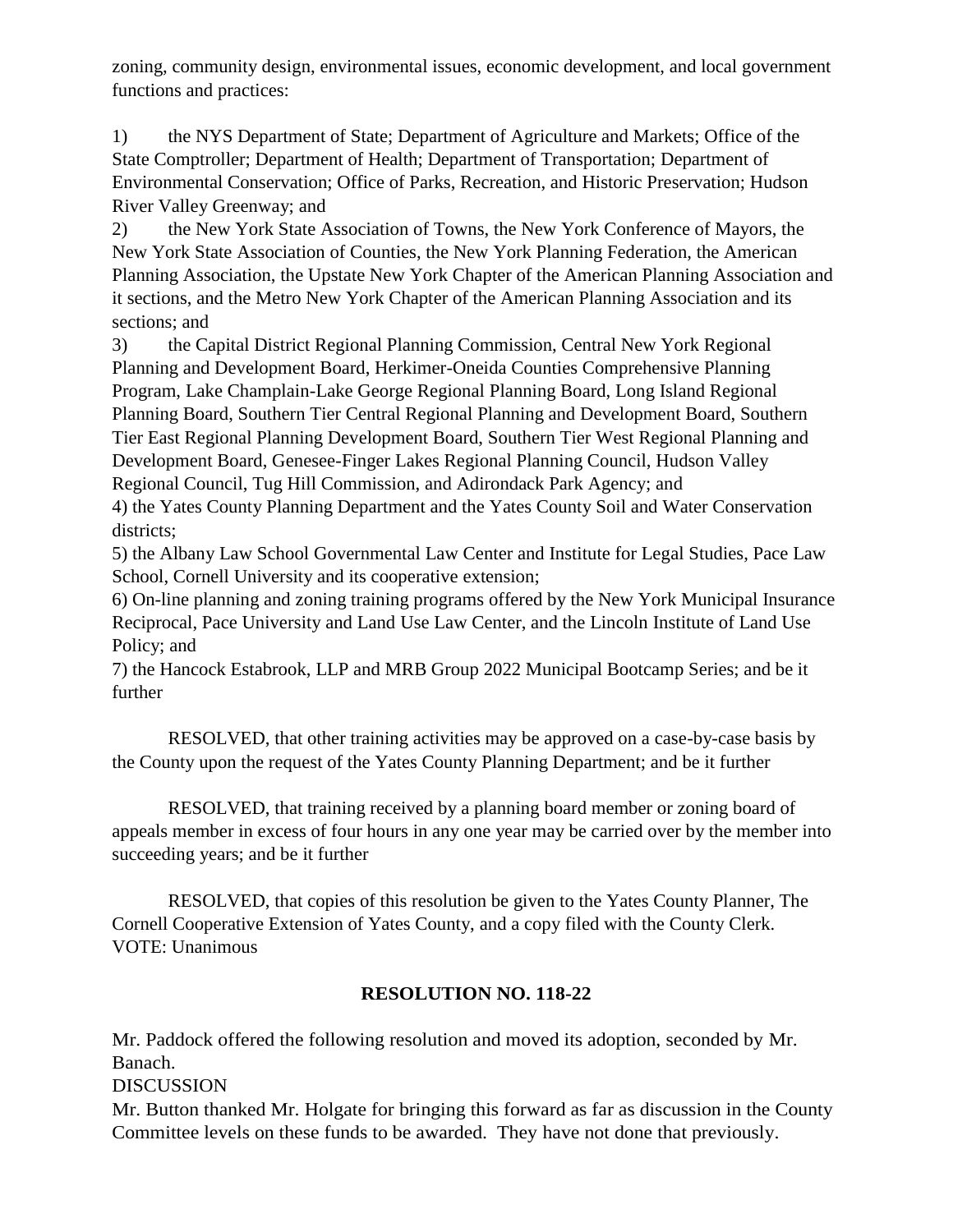## **NATURAL AND RECREATIONAL RESOURCE PROTECTION GRANT-SELECTION OF GRANT AWARDEES AND FUNDING AMOUNTS FOR 2022**

WHEREAS, the Yates County Legislature has created a Natural and Recreational Resources Protection Fund for use in awarding certain parties grants to assist in promoting such resources in Yates County; and

WHEREAS, applicants have submitted requests for funding of their prospective programs, projects and efforts that meet the criteria set forth in the Natural and Recreational Resource Protection Grant Guidelines adopted by Yates County; and

WHEREAS, the Finance Committee, County Administrator, Ad-Hoc Natural and Recreational Resource Protection Grant Award Committee, and the Planner have reviewed and evaluated such applicants for eligibility and other criteria set forth in said Guidelines;

NOW, THEREFORE, BE IT RESOLVED, on recommendation of the Finance Committee, County Administrator, the Planner, and the Ad-Hoc Natural and Recreational Resource Protection Grant Award Committee, that grants be awarded to the following applicants for the stated projects in the amounts indicated:

- 1) Town of Torrey, Torrey Town Park Remediation, \$12,747;
- 2) Village of Dresden, Village of Dresden Tennis Courts, \$25,000;
- 3) Fulkerson Wine Cellars, Frisbee Golf Course Project, \$10,649;

RESOLVED, that upon notification and intent to accept on the part of the awardees that each party shall enter into a contractual phase to formalize the details and obligations of both parties and the Chairwoman is authorized to sign such contracts after approval by the County Attorney. VOTE: Unanimous

## **RESOLUTION NO. 119-22**

Mr. Paddock offered the following resolution and moved its adoption, seconded by Mr. Morris.

## **REAPPOINT MEMBERS TO THE YATES COUNTY PLANNING BOARD (Jamie Sisson, Town of Jerusalem) (Edward Carman, Town of Middlesex) (Chandra Gilman, Village of Rushville) (Paul Danielson, Town of Barrington) (Steve Hullings, Town of Benton) (Larry Strickland, At-Large)**

WHEREAS, Jamie Sisson (2907 West Lake Rd, Penn Yan), Edward Carman (638 Fisher Rd, Middlesex), Chandra Gilman (PO Box 3, Rushville), Paul Danielson (5347 Dutch St, Dundee), Steve Hullings (2384 Stape Rd, Penn Yan), and Larry Strickland (234 East Main, Penn Yan) have been recommended by their respective municipalities to be their representation on the Yates County Planning Board;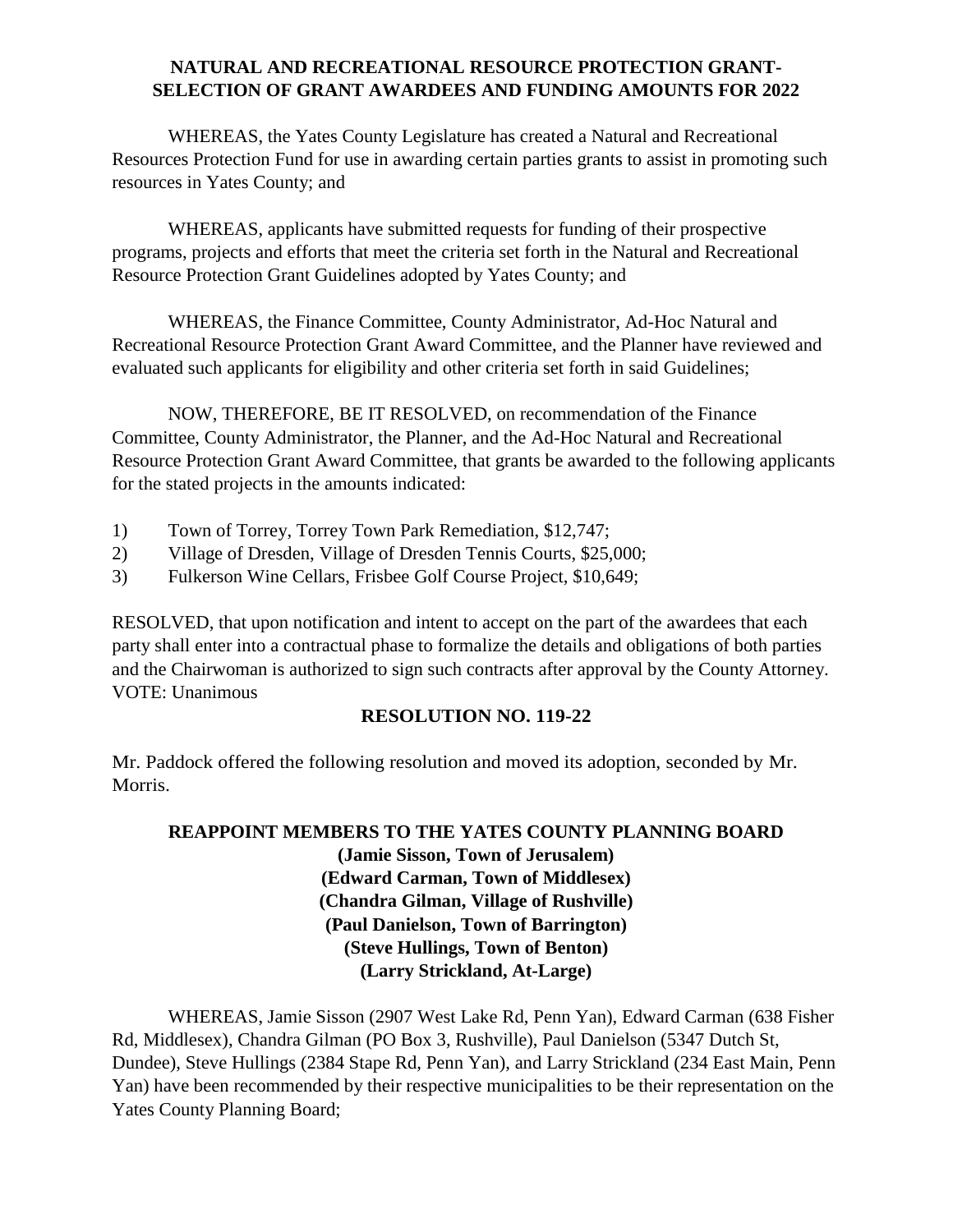NOW, THEREFORE, BE IT RESOLVED, that Jamie Sisson is hereby reappointed as a member of the Yates County Planning Board, representing the Town of Jerusalem, to a term to expire on 3/14/24, and Edward Carman is hereby reappointed as a member of the Yates County Planning Board, representing the Town of Middlesex, to a term to expire on 3/14/24, and Chandra Gilman is hereby reappointed as a member of the Yates County Planning Board, representing the Village of Rushville, to a term to expire on 3/14/24, and Paul Danielson is hereby reappointed as a member of the Yates County Planning Board, representing the Town of Barrington, to a term to expire on 3/14/25, and Steve Hullings is hereby reappointed as a member of the Yates County Planning Board, representing the Town of Benton, to a term to expire on 3/14/24 and Larry Strickland is hereby reappointed as a member of the Yates County Planning Board, as a member At-Large, to a term to expire on 3/14/25; and be it further

RESOLVED, that copies of this resolution be given to Jamie Sisson, Edward Carman, Chandra Gilman, Paul Danielson, Steve Hullings, Larry Strickland, the County Planner, the Town of Jerusalem, the Town of Middlesex, the Village of Rushville, the Town of Barrington, and a copy filed with the County Clerk. VOTE: Unanimous

#### **RESOLUTION NO. 120-22**

Mr. Paddock offered the following resolution and moved its adoption, seconded by Mr. Banach.

### **2022 BUDGET TRANSFERS**

BE IT RESOLVED, that the following transfers be made in the 2022 budget:

| From:                                                        | To:                                  | Amount:     |
|--------------------------------------------------------------|--------------------------------------|-------------|
| A1165.54740 DA- Sec Transport                                | A1165.51108 DA-LEO Liaison           | \$1,565.46  |
| A1165.54072 DA- Exp. Witness Fee A1165.51108 DA- LEO Liaison |                                      | \$2,887.64  |
| A1990.54905 CONTINGENT                                       | A6010.51389 DSS-Social Welfare Exam. | \$35,527.00 |

And be it further

RESOLVED, that copies of this resolution be provided to the District Attorney, the Director of Social Services, the County Treasurer, the Finance Director and the Budget Officer. VOTE: Unanimous

#### **RESOLUTION NO. 121-22**

Mr. Paddock offered the following resolution and moved its adoption, seconded by Ms. Chilson.

DISCUSSION

Mr. Button stated that he will support this appropriation. It was made to help the Veterans of Yates County. The Department Head was going to travel to a specific convention to gain knowledge to continue to help their Veterans in Yates County.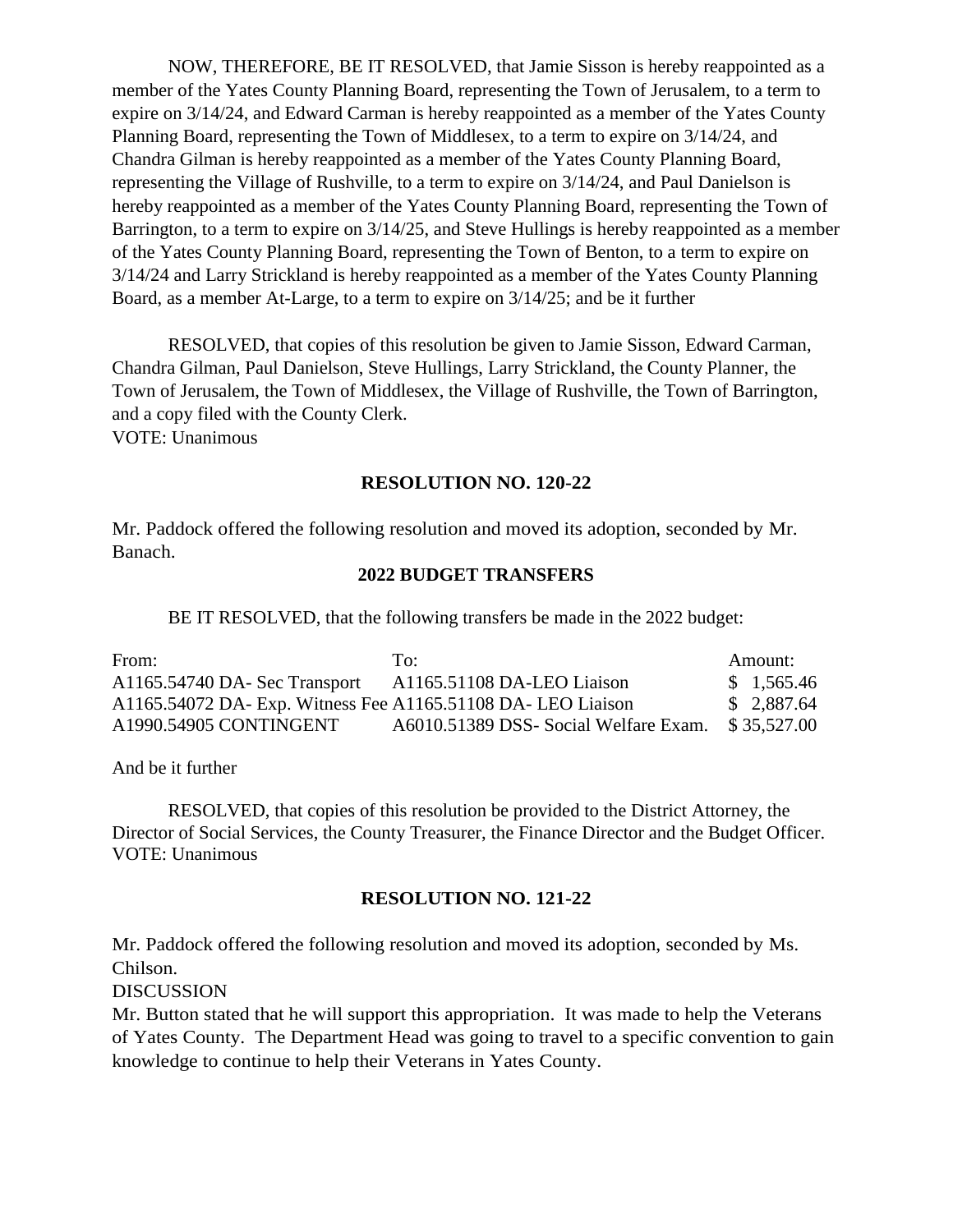#### **APPROPRIATE ADDITIONAL GIFTED/DONATED AID (VETERANS SERVICES)**

WHEREAS, Veterans Services has been gifted additional aid for travel expenses in the amount of \$1,250.00; and

WHEREAS, these additional funds are not part of the 2022 budget;

NOW, THEREFORE, BE IT RESOLVED that the following accounts be increased:

| Revenue:<br>A6510.42705 VET-Gifts & Donations    | $\frac{\$}{0.250.00}$ |
|--------------------------------------------------|-----------------------|
| Appropriation<br>A6510.54660 VET-Travel Expenses | $\frac{\$}{0.250.00}$ |

And be it further

RESOLVED, that copies of this resolution be provided to the Veteran Services Director, the County Treasurer, the Finance Director and the Budget Officer. VOTE: Unanimous

#### **RESOLUTION NO. 122-22**

Mr. Paddock offered the following resolution and moved its adoption, seconded by Mr. Harper.

#### **AMENDING RESOLUTION #81-2022 (Appropriate Carryover of ERAP State Aid)**

WHEREAS, resolution #81-22 "Appropriate Carryover of ERAP State Aid" was adopted on 2/14/2022 and funds were carried over to the 2022 Budget Year; and

WHEREAS, these funds should have been appropriated for the 2021 Budget Year;

NOW, THEREFORE, BE IT RESOLVED, that the following accounts be corrected and tabulated below for the 2021 budget year:

| www.uw.<br>A6010.44610 SS- Social Service Admin | \$5,134.00 |
|-------------------------------------------------|------------|
| Appropriation:<br>A6010.54027 SS-Miscellaneous  | \$5,134.00 |

And be it further

Revenue:

RESOLVED, that resolution #81-22 be rescinded; and it be further

RESOLVED, that copies of the rescinded resolution be provided to the Commissioner of Social Services, the County Treasurer, Director of Finance and the Budget Officer. VOTE: Unanimous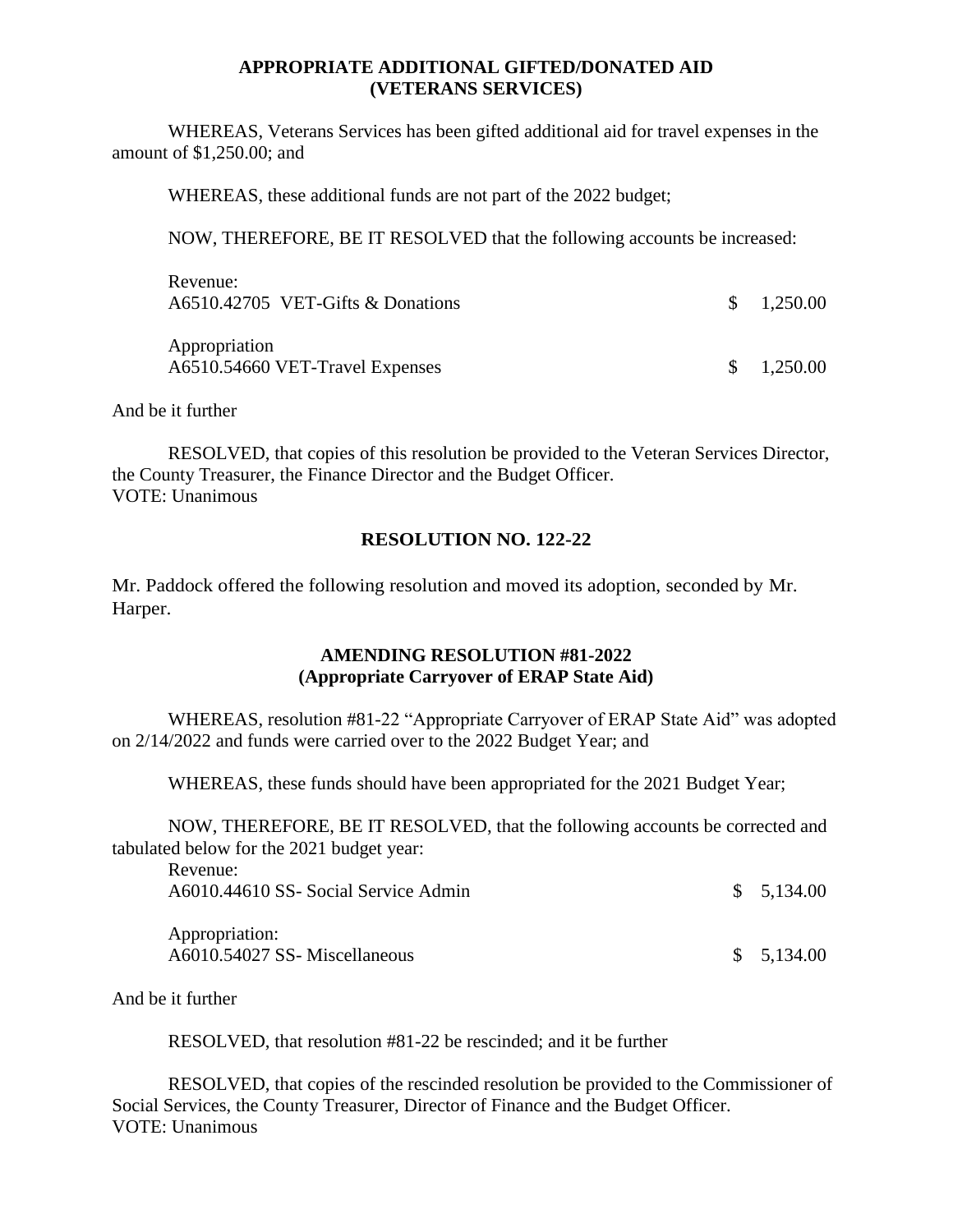#### **RESOLUTION NO. 123-22**

Mr. Paddock offered the following resolution and moved its adoption, seconded by Mr. Banach.

### **AUTHORIZE CHAIRWOMAN TO SIGN CONTRACT WITH DOUBLE M FENCE**

WHEREAS, a wildlife fence was damaged during the flooding that occurred in August 2021at the Penn Yan – Yates County Airport; and

WHEREAS, it is necessary to repair the damaged fencing to prevent wildlife from entering airport property; and

WHEREAS, Yates County Airport Council working with Passero Associates and Yates County Highway have determined an alternate location that will mitigate future damage due to flooding; and

WHEREAS, firms capable of providing the fence repair have been contacted and have returned quotes as follows:

| The Grounds Guys     | \$21,350.00            |
|----------------------|------------------------|
| Double M Fence       | \$11,000.00            |
| NY Fence             | No quote received.     |
| <b>Ballard Fence</b> | No quote received      |
| Reale Fence          | No quote received; and |

WHEREAS, the Airport Council has reviewed the quotes obtained and recommends that the County engage Double M Fence for the sum of \$11,000 to undertake the project as described; and

WHEREAS, the expenditure is reimbursable to the County from FEMA or through other grant funding;

NOW, THEREFORE, BE IT RESOLVED, that after review by the County Attorney, the Chairwoman of the Legislature is authorized to sign a contract between Double M Fence and Yates County for the described project at the Penn Yan – Yates County Airport in the amount of \$11,000; and be it further

RESOLVED, that copies of this resolution be provided to the Airport Council, Yates, Passero Associates, County Highway Superintendent, County Budget Officer, County Director of Finance, and the County Treasurer. VOTE: Unanimous

### **RESOLUTION NO. 124-22**

Mr. Paddock offered the following resolution and moved its adoption, seconded by Mr. Harper.

#### **AUTHORIZE CHAIRWOMAN TO EXECUTE NYSDOT AVIATION PROJECT FUNDING AGREEMENT AND RELATED DOCUMENTS**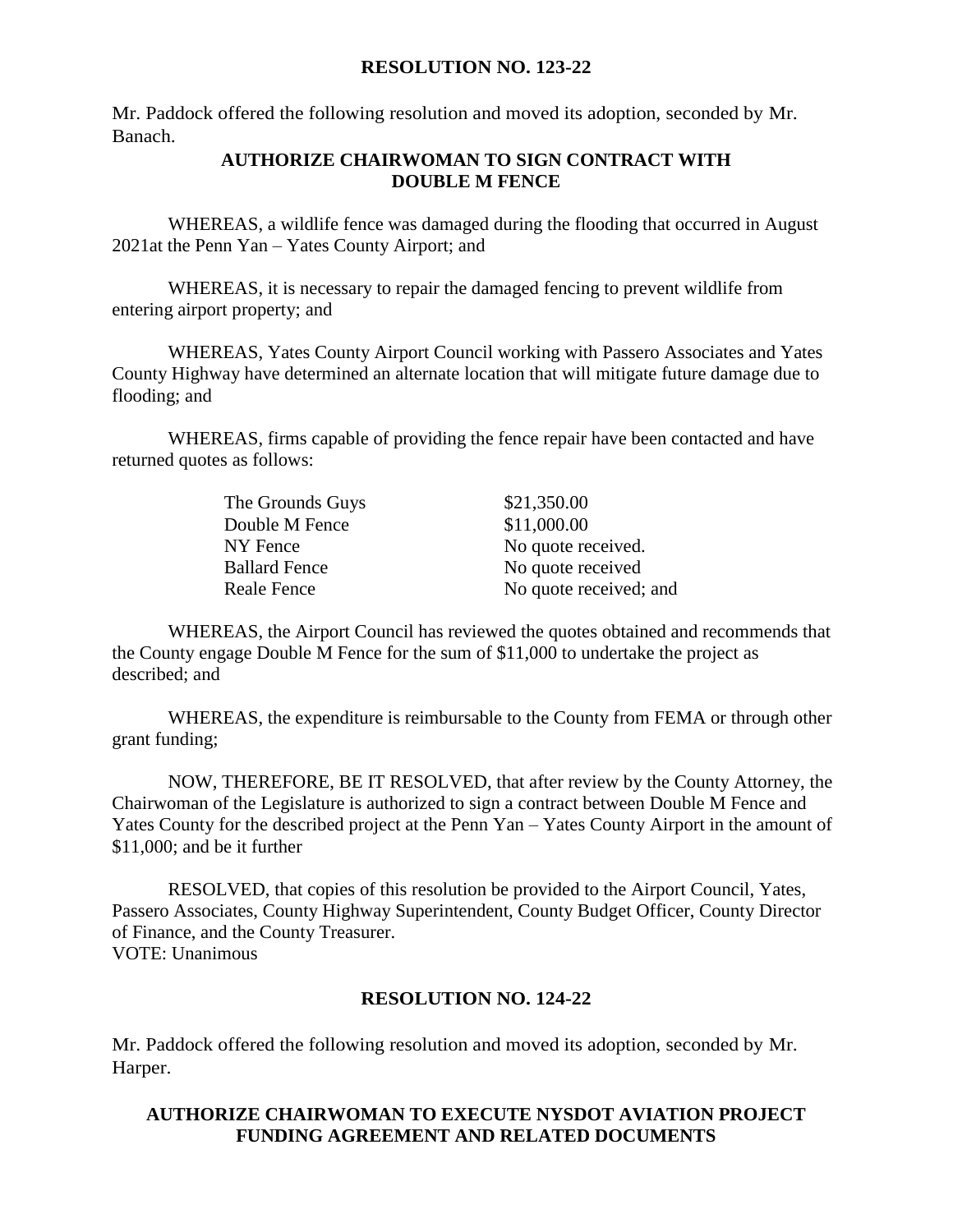#### **PROJECT: PURCHASE OF 2 FUEL TRUCKS FOR FUELING AIRCRAFTS 2021 AIR'99 GRANT, PROJECT IDENTIFICATION NUMBER 6906.89**

WHEREAS, Yates County will receive a grant from the New York State Department of Transportation (NYSDOT) for financial assistance for the Project Acquiring 2 Fuel Trucks as referenced above at the Penn Yan-Yates County Airport; and

WHEREAS, the Grant amount is \$373,500, Local Share amount is \$41,500, and total Project Cost is \$415,000;

NOW, THEREFORE, BE IT RESOLVED, that the Chairwoman of the Legislature is hereby authorized to execute the NYSDOT Aviation Project Funding Agreement and any other necessary documents in connection with the advancement or approval of the aforementioned project at Penn Yan-Yates County Airport; and be it further

RESOLVED, that the Chairwoman of the Legislature is hereby authorized to accept the Grant Agreement from NYSDOT; and be it further

RESOLVED, that copies of this resolution be given to the Treasurer, Director of Finance, Budget Officer, and the Penn Yan-Yates County Airport; and be it further

RESOLVED, that a Certified copy of this Resolution be filed with the New York State Commissioner of Transportation by attaching it to any necessary Agreement in connection with the Project; and be it further

RESOLVED, that this Resolution shall take effect immediately. VOTE: Unanimous

### **RESOLUTION NO. 125-22**

Mr. Paddock offered the following resolution and moved its adoption, seconded by Mr. Button.

DISCUSSION

Mr. Button stated that he is glad they are updating this and that they are allowed to be able to help Mr. Long continue business with the County.

Mr. Killen stated that he is glad that they are continuing to work with a local business. He is going to abstain from voting because his son is an employee of Mr. Long now.

## **AUTHORIZE CHAIR TO ENTER INTO A CONTRACT AMENDMENT WITH LONGS' CARDS AND BOOKS, INC. CONCERNING THE PROVISION OF GENERAL OFFICE SUPPLIES**

WHEREAS, the County of Yates (hereinafter referred to as the "County") and Longs' Cards and Books, Inc. (hereinafter referred to as "Longs") entered into a contract, by way of bid process, having an effective date of January 1, 2019, for Longs' provision of general office supplies to the County (said contract hereinafter referred to as the "Contract"); and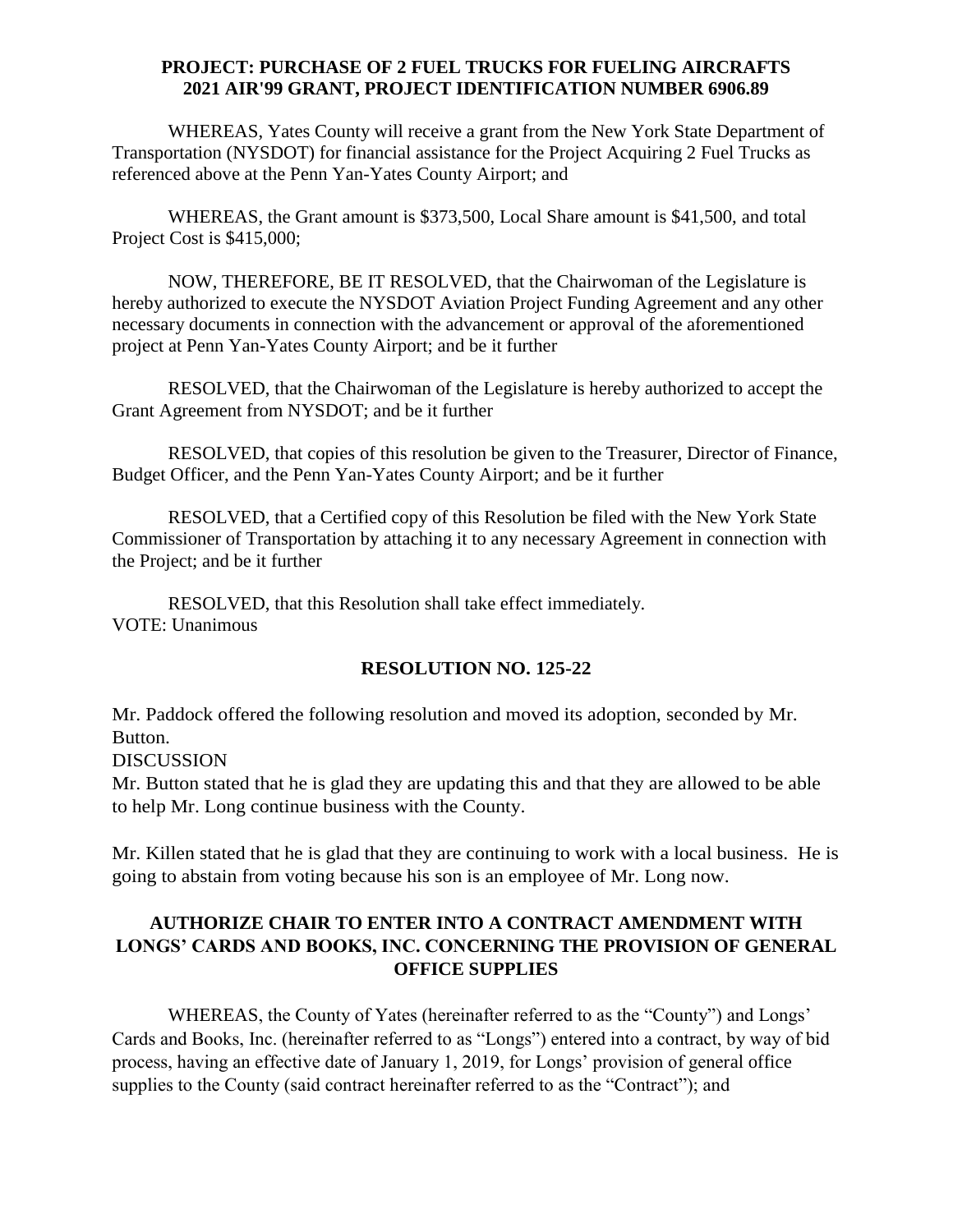WHEREAS, the term of the Contract was initially for the one-year term commencing January 1, 2019 through December 31, 2019, the Contract also allows for extensions for up to four (4) additional one-year periods; and

WHEREAS, the Contract was twice previously effectively extended, once for the oneyear period of January 1, 2020 through December 31, 2020 and another for the one-year period of January 1, 2021 through December 31, 2021; and

WHEREAS, the County wishes to additionally extend the Contract for the one-year period of January 1, 2022 through December 31, 2022; and

WHEREAS, per the terms of the Contract price changes for the subject office supplies may be changed upon mutual written agreement of the parties, and to this end, the Contractor has indicated that price changes beginning March 1, 2022 are in order due to cost increases, and has provided updated product pricing sheets to the County, and the County is willing to agree to the proposed price changes and the terms of such updated product pricing sheets;

NOW, THEREFORE, BE IT RESOLVED, that the County is authorized to enter into a written amendment to the Contract extending the term thereof for the one-year term of January 1, 2022 through December 31, 2022, with the pricing beginning March 1, 2022 for such general office supplies provided by the Contractor to be as set forth in the aforementioned updated product pricing sheets; and with all other terms and conditions of the Contract remaining the same and in full force and effect. And to this end, the Chair of the Legislature, upon approval of the County Attorney, is hereby authorized to sign such written amendment with Longs on behalf of the County; and be it further

RESOLVED, that this resolution shall supersede the County's previous resolution passed on December 29, 2021, numbered 495-21; and be it further

RESOLVED, that copies of this resolution be given to the County Treasurer, Budget Officer, Director of Finance, and Longs' Cards and Books, Inc. VOTE: Unanimous, Mr. Killen abstained.

### **RESOLUTION NO. 126-22**

Mr. Bronson offered the following resolution and moved its adoption, seconded by Mr. Killen.

#### **ABOLISH SENIOR CLEANER POSITION AND CREATE AND FILL CLEANER POSITION**

WHEREAS, after a review of the structure of the cleaning staff, the Buildings Maintenance Supervisor has determined and requested that the Senior Cleaner position be abolished; and

WHEREAS, although there is no longer a need for the supervisory position, there is still a need for a position, and therefore, the Building Maintenance Supervisor is requesting to create and fill a full-time Cleaner position;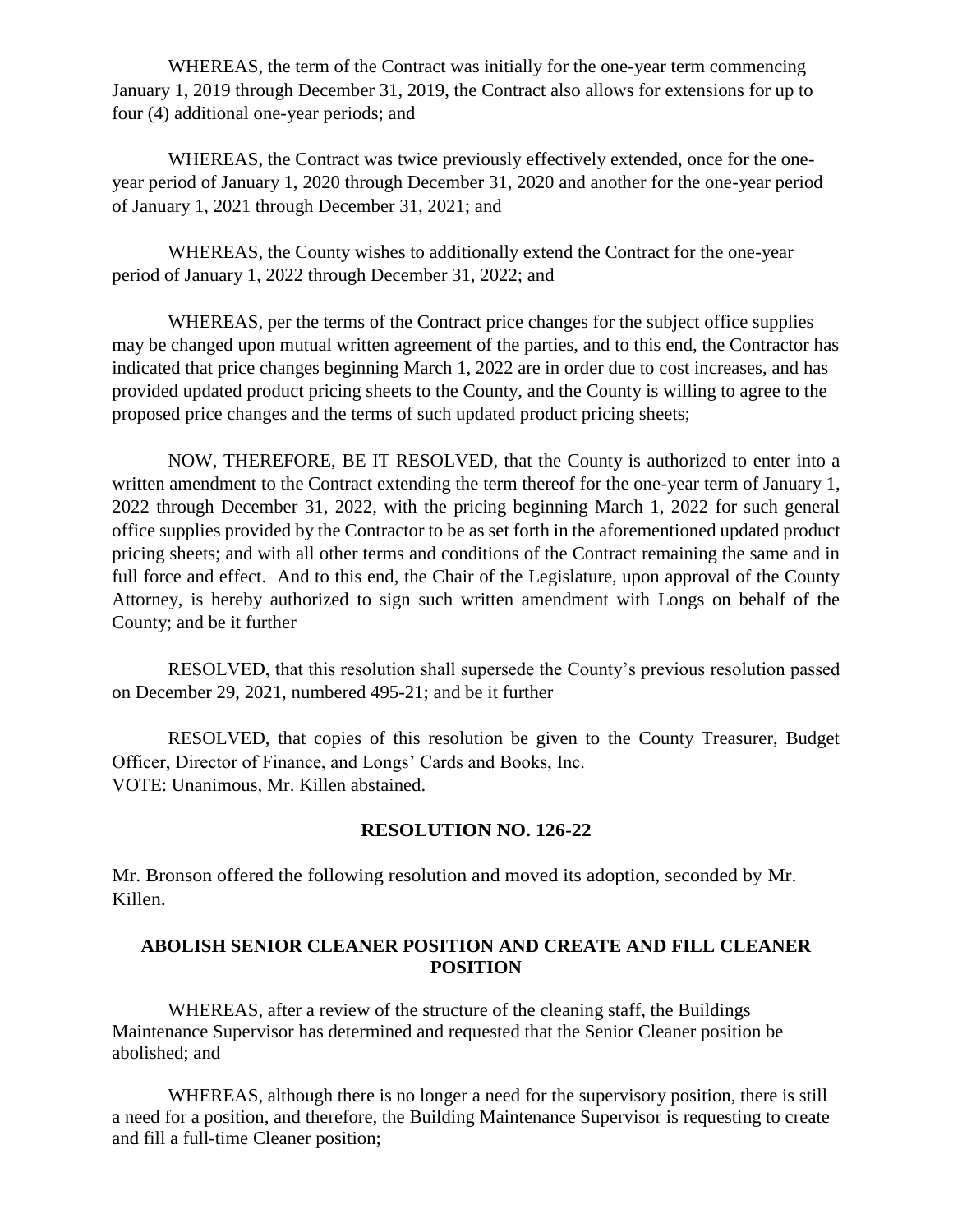NOW, THEREFORE, BE IT RESOLVED, that upon the recommendation of the Personnel Officer and the Buildings Maintenance Supervisor, effective March 21, 2022, the Senior Cleaner position in the Buildings and Grounds Department will be abolished and a fulltime Cleaner position will be created and filled; and be it further

RESOLVED, that a copy of this resolution be given to the Building Maintenance Supervisor, Personnel Officer, President of CSEA, Representative of Local CSEA, County Administrator and Director of Finance. VOTE: Unanimous

**RESOLUTION NO. 127-22**

Mr. Bronson offered the following resolution and moved its adoption, seconded by Mrs. Percy.

# **AUTHORIZE COMMISSIONER OF SOCIAL SERVICES TO FILL SOCIAL SERVICES ATTORNEY POSITION**

WHEREAS, the Social Services Attorney position will become vacant effective April 15, 2022 as the result of a resignation; and

WHEREAS, the Commissioner through the vacancy review process has identified the continued need for the Social Services Attorney position and is requesting the position be filled; and

WHEREAS, due to the Social Services Attorney caseload, the Commissioner has requested the position be increased to a forty (40) hour work week; and

WHEREAS, due to the increase in demand for attorney's, to compete as a contender with other local governments, the Commissioner of Social Services is requesting the salary for the position be increased to be commensurate with experience;

WHEREAS, the estimated annual cost to fill the position, including fringe, is \$107,355 to \$143,914, depending on health insurance; the County receives 80% reimbursement for salary and fringe and therefore the total cost to the County to refill this position will be \$21,471 to \$28,782;

NOW, THEREFORE, BE IT RSOLVED, that effective March 17, 2022 the Commissioner of Social Services is hereby authorized to fill a full-time, forty (40) hour a week, Social Services Attorney position; and be it further

RESOLVED, that copies of this resolution shall be provided the Commissioner of Social Services, Personnel Officer, County Administrator, and Director of Finance. VOTE: Unanimous

Chairwoman Church moved to enter into executive session to discuss:

- 1. The Employment History of a Particular Individual with Legislators Present, the County Administrator, Sheriff, Personnel Officer, the Labor Attorney; and
- 2. The Collective Bargaining Negotiations with Legislators Present, the County Administrator, the Labor Attorney; and